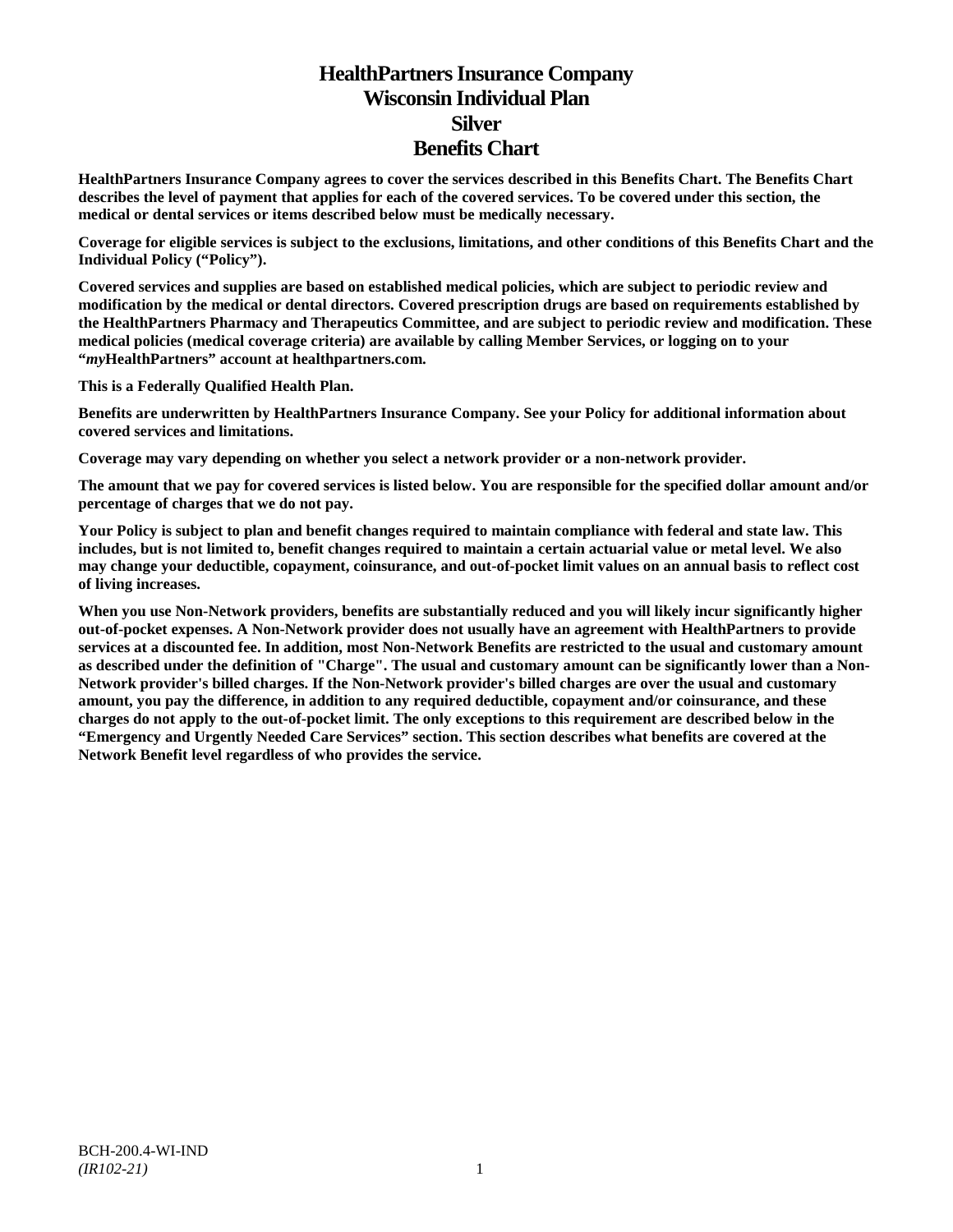# **These definitions apply to the Benefits Chart. They also apply to your Policy.**

| <b>Biosimilar Drug:</b> | A prescription drug, approved by the Food and Drug Administration (FDA), that the FDA has<br>determined is biosimilar to and interchangeable with a biological brand name drug. Biosimilar<br>drugs are not considered generic drugs and are not covered under the generic drug benefit.                                                                                                                                                                                                                                                                                                                                     |
|-------------------------|------------------------------------------------------------------------------------------------------------------------------------------------------------------------------------------------------------------------------------------------------------------------------------------------------------------------------------------------------------------------------------------------------------------------------------------------------------------------------------------------------------------------------------------------------------------------------------------------------------------------------|
| <b>Brand Name Drug:</b> | A prescription drug, approved by the Food and Drug Administration (FDA), that is manufactured,<br>sold or licensed for sale under a trademark by the pharmaceutical company that originally<br>researched and developed the drug. Brand name drugs have the same active-ingredient formula as<br>the generic version of the drug. However, generic drugs are manufactured and sold by other drug<br>manufacturers and are generally not available until after the patent on the brand name drug has<br>expired. A few brand name drugs may be covered at the generic benefit level if this is indicated on<br>the formulary. |
| <b>Calendar Year:</b>   | This is the 12-month period beginning 12:01 A.M. Central Time, on January 1, and ending 12:00<br>A.M. Central Time of the next following December 31.                                                                                                                                                                                                                                                                                                                                                                                                                                                                        |
| Charge:                 | For covered services delivered by a network provider, this is the provider's discounted fee for a<br>given medical/surgical service, procedure or item.                                                                                                                                                                                                                                                                                                                                                                                                                                                                      |
|                         | For covered services delivered by non-network providers, a contracted rate may apply if such<br>arrangement is available to HealthPartners.                                                                                                                                                                                                                                                                                                                                                                                                                                                                                  |
|                         | For the Usual and Customary Charge for covered services delivered by non-network providers,<br>our payment is calculated using one of the following options to be determined at HealthPartners'<br>discretion: 1) a percentage of the Medicare fee schedule; 2) a comparable schedule if the service is<br>not on the Medicare fee schedule; or 3) a commercially reasonable rate for such service.                                                                                                                                                                                                                          |
|                         | The Usual and Customary Charge is the maximum amount allowed that we consider in the<br>calculation of the payment of charges incurred for certain covered services. You must pay for any<br>charges above the usual and customary charge, and they do not apply to the out-of-pocket limit.                                                                                                                                                                                                                                                                                                                                 |
|                         | A charge is incurred for covered ambulatory medical and surgical services, on the date the service<br>or item is provided. A charge is incurred for covered inpatient services, on the date of admission to<br>a hospital. To be covered, a charge must be incurred on or after your effective date and on or<br>before the termination date.                                                                                                                                                                                                                                                                                |
| Copayment/Coinsurance:  | The specified dollar amount, or percentage, of charges incurred for covered services, which we do<br>not pay, but which you must pay, each time you receive certain medical services, procedures or<br>items. Our payment for those covered services or items begins after the copayment or coinsurance<br>is satisfied. Covered services or items requiring a copayment or coinsurance are specified in this<br>Benefits Chart.                                                                                                                                                                                             |
|                         | For services provided by a network provider:                                                                                                                                                                                                                                                                                                                                                                                                                                                                                                                                                                                 |
|                         | An amount which is listed as a flat dollar copayment is applied to a network provider's discounted<br>charges for a given service. However, if the network provider's discounted charges for a service or<br>item is less than the flat dollar copayment, you will pay the network provider's discounted charge.<br>An amount which is listed as a percentage of charges or coinsurance is based on the network<br>provider's discounted charges, calculated at the time the claim is processed, which may include an<br>agreed upon fee schedule rate for case rate or withhold arrangements.                               |
|                         | For services provided by a Non-Network provider:                                                                                                                                                                                                                                                                                                                                                                                                                                                                                                                                                                             |
|                         | Any copayment or coinsurance is applied to the lesser of the provider's charges or the usual and<br>customary charge for a service.                                                                                                                                                                                                                                                                                                                                                                                                                                                                                          |
|                         | A copayment or coinsurance is due at the time a service is provided, or when billed by the<br>provider. The copayment or coinsurance applicable for a scheduled visit with a network provider<br>will be collected for each visit, late cancellation and failed appointment.                                                                                                                                                                                                                                                                                                                                                 |
|                         |                                                                                                                                                                                                                                                                                                                                                                                                                                                                                                                                                                                                                              |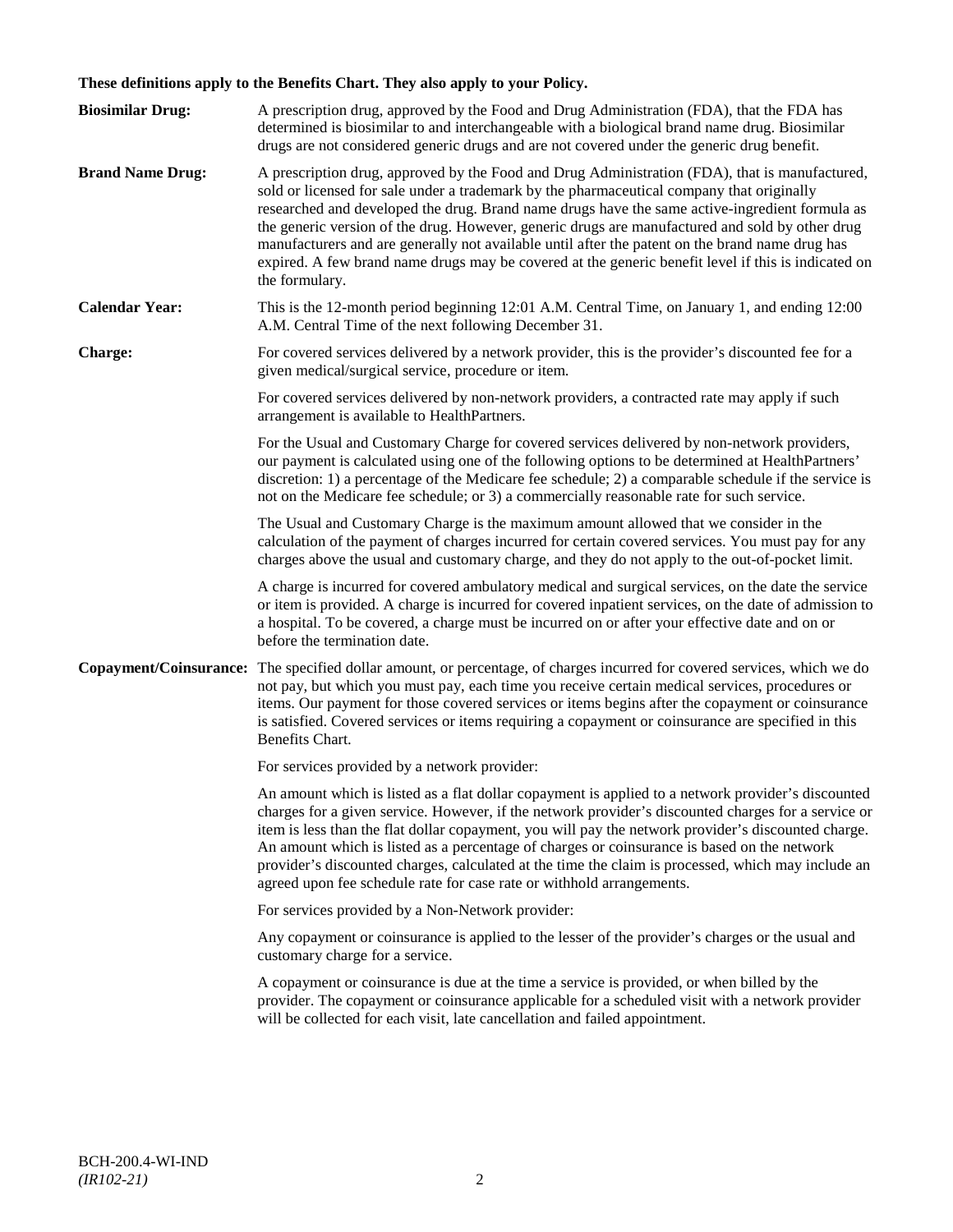| Deductible:                    | The specified dollar amount of charges incurred for covered services, which we do not pay, but an<br>enrollee or a family has to pay first in a calendar year. Our payment for those services or items<br>begins after the deductible is satisfied. For network providers, the amount of the charges that apply<br>to the deductible are based on the network provider's discounted charges, calculated at the time<br>the claim is processed, which may include an agreed upon fee schedule rate for case rate or<br>withhold arrangements. For non-network providers, the amount of charges that apply to the<br>deductible are the lesser of the provider's charges or the usual and customary charge for a service. |
|--------------------------------|-------------------------------------------------------------------------------------------------------------------------------------------------------------------------------------------------------------------------------------------------------------------------------------------------------------------------------------------------------------------------------------------------------------------------------------------------------------------------------------------------------------------------------------------------------------------------------------------------------------------------------------------------------------------------------------------------------------------------|
|                                | Any amounts paid or reimbursed by a third party, including, but not limited to: point of service<br>rebates, manufacturer coupons, manufacturer debit cards or other forms of direct reimbursement to<br>an Insured for a product or service, will not apply toward your deductible, to the extent permitted<br>under state and federal law.                                                                                                                                                                                                                                                                                                                                                                            |
|                                | Your plan has an embedded deductible. This means once a member meets the individual<br>deductible, the plan begins paying benefits for that person. If two or more members of the family<br>meet the family deductible, the plan begins paying benefits for all members of the family,<br>regardless of whether each member has met the individual deductible. However, a member may<br>not contribute more than the individual deductible toward the family deductible.                                                                                                                                                                                                                                                |
|                                | All services are subject to the deductible unless otherwise indicated below in this Benefits Chart.                                                                                                                                                                                                                                                                                                                                                                                                                                                                                                                                                                                                                     |
| <b>Formulary:</b>              | This is a current list, which may be revised from time to time, of prescription drugs, medications,<br>equipment and supplies covered by us as indicated in this Benefits Chart which are covered at the<br>highest benefit level. Some drugs on the formulary may require prior authorization to be covered<br>as formulary drugs. The formulary, and information on drugs that require prior authorization, are<br>available by calling Member Services, or logging on to your "myHealthPartners" account at<br>healthpartners.com.                                                                                                                                                                                   |
| <b>Generic Drug:</b>           | A prescription drug, approved by the Food and Drug Administration (FDA), that the FDA has<br>determined is comparable to a brand name drug product in dosage form, strength, route of<br>administration, quality, intended use and documented bioequivalence. Generally, generic drugs<br>cost less than brand name drugs. Some brand name drugs may be covered at the generic drug<br>benefit level if this is indicated on the formulary.                                                                                                                                                                                                                                                                             |
| <b>Non-Formulary Drug:</b>     | This is a prescription drug, approved by the Food and Drug Administration (FDA), that is not on<br>the formulary, is medically necessary and is not investigative or experimental or otherwise<br>excluded under your Policy.                                                                                                                                                                                                                                                                                                                                                                                                                                                                                           |
| <b>Out-of-Pocket Expenses:</b> | You pay the specified copayments/coinsurance and deductibles applicable for particular services,<br>subject to the out-of-pocket limit described below. These amounts are in addition to the monthly<br>premium payments.                                                                                                                                                                                                                                                                                                                                                                                                                                                                                               |
| <b>Out-of-Pocket Limit:</b>    | You pay the copayments/coinsurance and deductibles for covered services, to the individual or<br>family out-of-pocket limit. Thereafter we cover 100% of charges incurred for all other covered<br>services, for the rest of the calendar year. You pay amounts greater than the out-of-pocket limit if<br>you exceed any lifetime maximum benefit or any visit or day limits.                                                                                                                                                                                                                                                                                                                                          |
|                                | Non-Network Benefits above the usual and customary charge (see definition of charge above) do<br>not apply to the out-of-pocket limit.                                                                                                                                                                                                                                                                                                                                                                                                                                                                                                                                                                                  |
|                                | Any amounts paid or reimbursed by a third party, including, but not limited to: point of service<br>rebates, manufacturer coupons, debit cards or other forms of direct reimbursement to an Insured<br>for a product or service, will not apply as an out-of-pocket expense, to the extent permitted under<br>state and federal law.                                                                                                                                                                                                                                                                                                                                                                                    |
|                                | You are responsible to keep track of the out-of-pocket expenses. Contact our Member Services<br>Department for assistance in determining the amount paid by the enrollee for specific eligible<br>services received. Claims for reimbursement under the Out-of-Pocket Limit provisions are subject<br>to the same time limits and provisions described under the "Claims Provisions" section of your<br>Policy.                                                                                                                                                                                                                                                                                                         |
| <b>Primary Care Providers:</b> | These are providers in the following categories: Family Practice, General Practice, Internal<br>Medicine, Pediatrics, Adolescent Medicine, Adult Medicine and Geriatrics.                                                                                                                                                                                                                                                                                                                                                                                                                                                                                                                                               |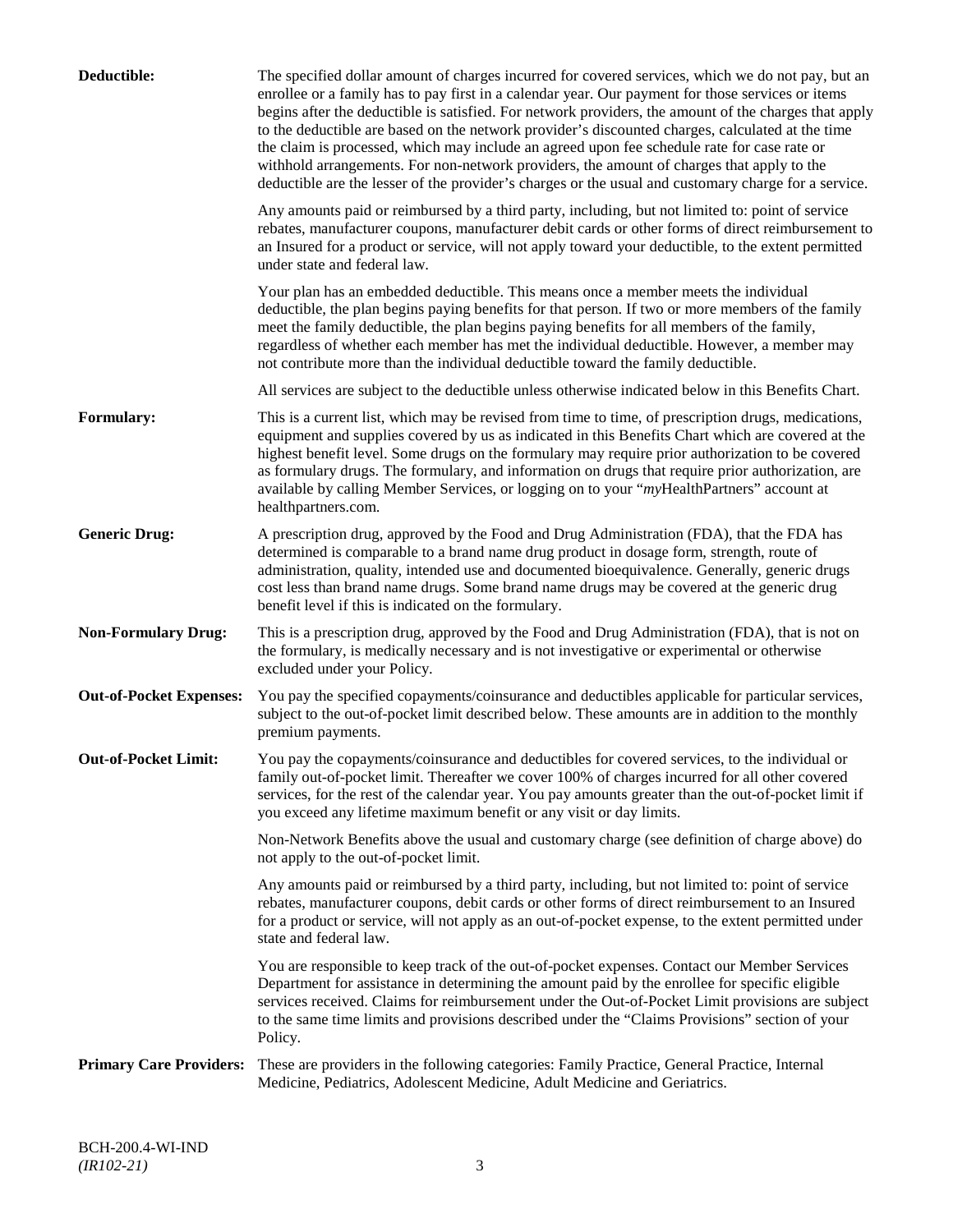|                             | Specialty Care Providers: These are providers who are not in the following categories: Family Practice, General Practice,<br>Internal Medicine, Pediatrics, Adolescent Medicine, Adult Medicine and Geriatrics.                                                                                                                                                                                                                                                                                                                       |
|-----------------------------|---------------------------------------------------------------------------------------------------------------------------------------------------------------------------------------------------------------------------------------------------------------------------------------------------------------------------------------------------------------------------------------------------------------------------------------------------------------------------------------------------------------------------------------|
| <b>Specialty Drug List:</b> | This is a current list, which may be revised from time to time, of prescription drugs, medications,<br>equipment and supplies, which are typically bio-pharmaceuticals. The purpose of a specialty drug<br>list is to facilitate enhanced monitoring of complex therapies used to treat specific conditions.<br>Specialty drugs are covered by us as indicated in this Benefits Chart. The specialty drug list is<br>available by calling Member Services, or logging on to your "myHealthPartners" account at<br>healthpartners.com. |
| virtuwell:                  | This is an online service that you may use to receive a diagnosis and treatment for certain routine<br>conditions, such as a cold and flu, ear pain and sinus infections. You may access the virtuwell web<br>site at virtuwell.com.                                                                                                                                                                                                                                                                                                  |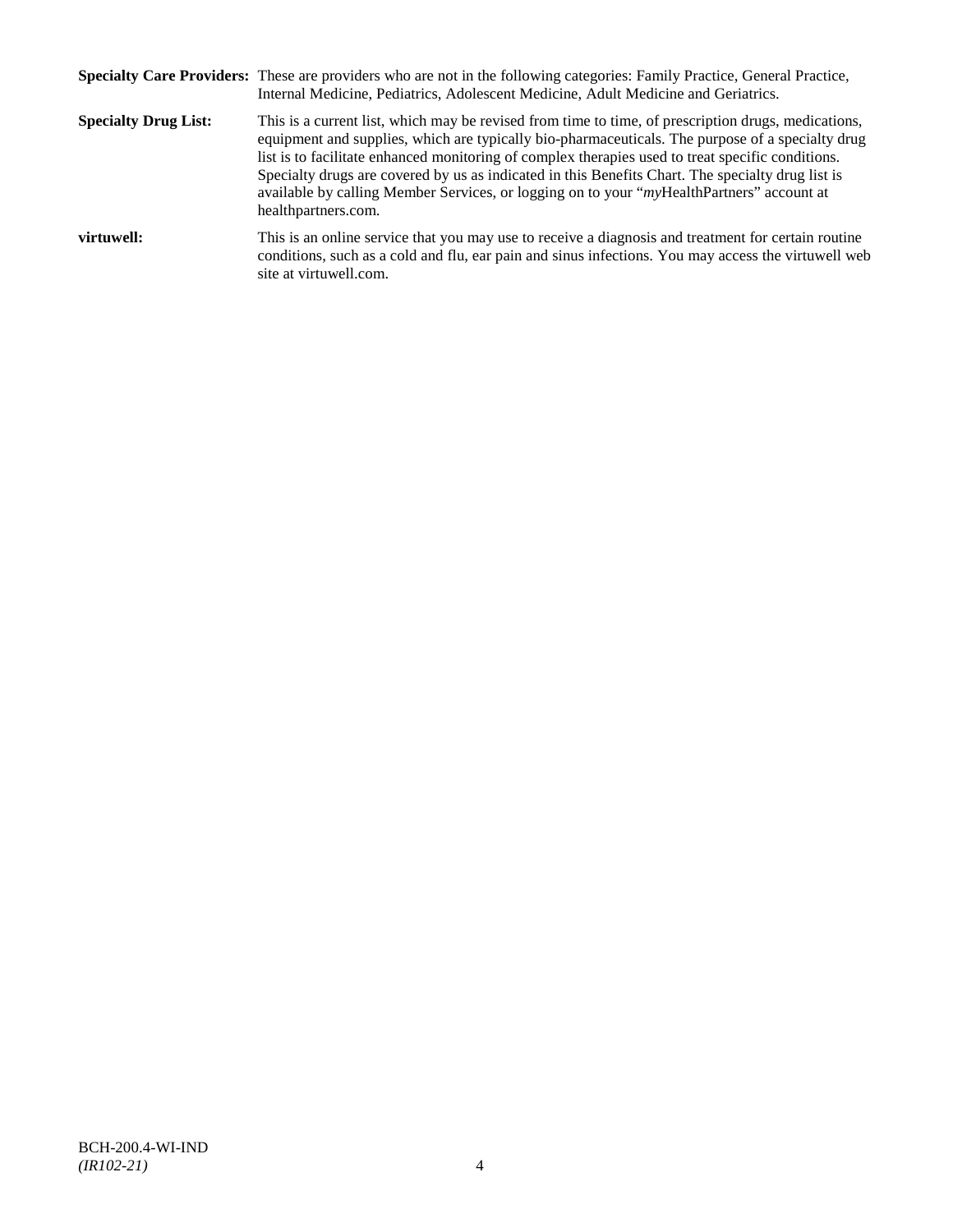# **DEDUCTIBLES AND OUT-OF-POCKET LIMITS**

#### **Individual Calendar Year Deductible**

| Network Benefits | <b>Non-Network Benefits</b> |
|------------------|-----------------------------|
| \$3,500          | \$20,000                    |

# **Family Calendar Year Deductible**

| <b>Network Benefits</b> | <b>Non-Network Benefits</b> |
|-------------------------|-----------------------------|
| \$7,000                 | \$40,000                    |

Your individual and family deductible amounts may be indexed to allow for changes under Federal rules.

Your plan has an embedded deductible. This means once a member meets the individual deductible, the plan begins paying benefits for that person. If two or more members of the family meet the family deductible, the plan begins paying benefits for all members of the family, regardless of whether each member has met the individual deductible. However, a member may not contribute more than the individual deductible toward the family deductible.

Separate deductibles must be satisfied under the Network Benefits and Non-Network Benefits.

Any amounts paid or reimbursed by a third party, including but not limited to: point of service rebates, manufacturer coupons, manufacturer debit cards or other forms of direct reimbursement to an Insured for a product or service, will not apply toward your deductible, to the extent permitted under state and federal law.

# **Individual Calendar Year Out-of-Pocket Limit**

| Network Benefits | <b>Non-Network Benefits</b> |
|------------------|-----------------------------|
| \$7,900          | None.                       |

#### **Family Calendar Year Out-of-Pocket Limit**

| <b>Network Benefits</b> | <b>Non-Network Benefits</b> |
|-------------------------|-----------------------------|
| \$15,800                | None.                       |

Your individual and family out-of-pocket amounts may be indexed to allow for changes under Federal rules.

Separate Out-of-Pocket Limits must be satisfied under Network Benefits and Non-Network Benefits.

Non-Network Benefits above the usual and customary charge will not apply to the individual or family Out-of-Pocket.

Any amounts paid or reimbursed by a third party, including but not limited to: point of service rebates, manufacturer coupons, manufacturer debit cards or other forms of direct reimbursement to an Insured for a product or service, will not apply as an outof-pocket expense, to the extent permitted under state and federal law.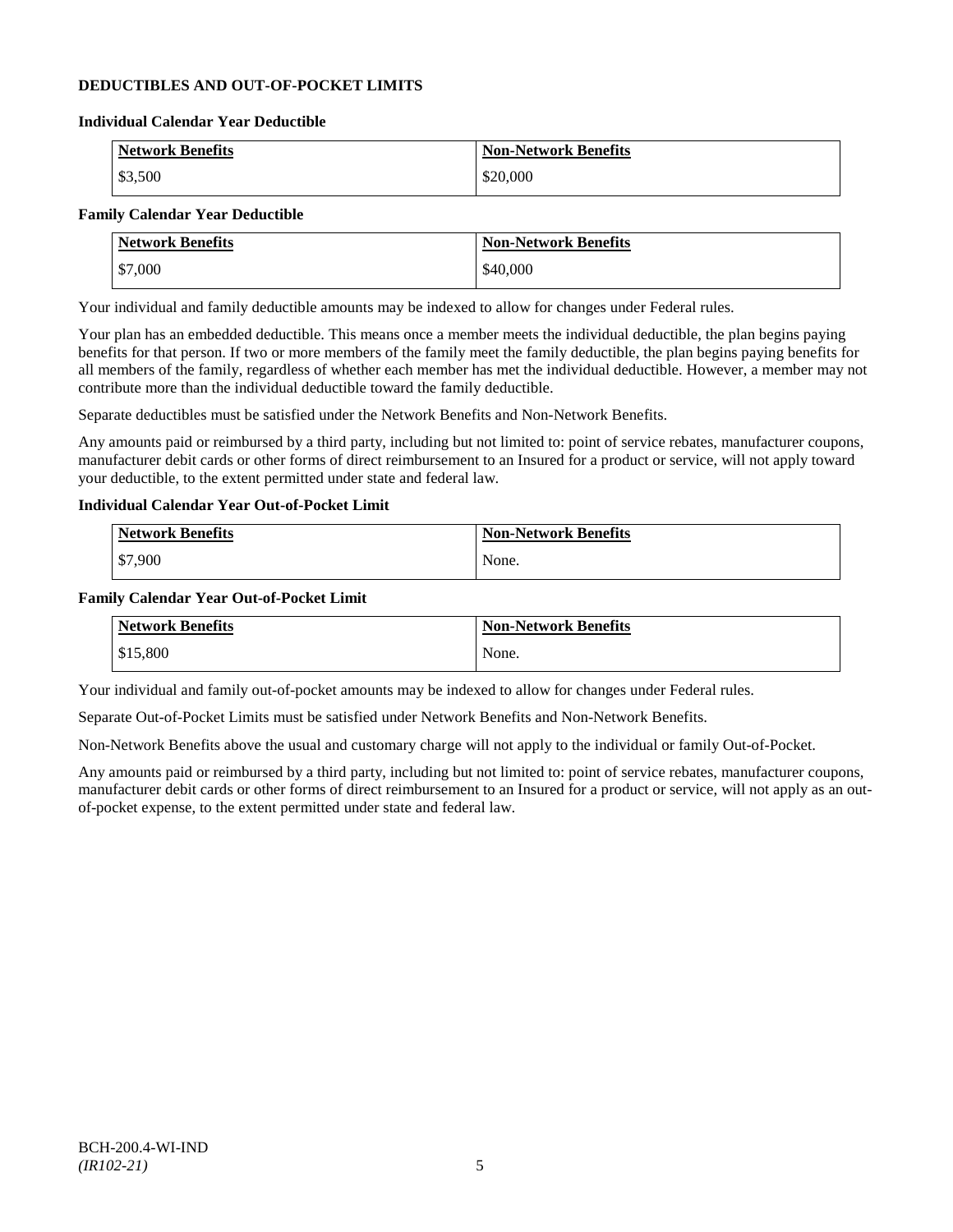# **AMBULANCE AND MEDICAL TRANSPORTATION**

# **Covered Services:**

We cover ambulance and medical transportation for medical emergencies and as shown below.

We also cover medically necessary, non-emergency transportation if it meets our medical coverage criteria.

Covered services are based on established medical policies, which are subject to periodic review and modification by the medical or dental directors. These medical policies (medical coverage criteria) and applicable prior authorization requirements are available by calling Member Services, or logging on to your "*my*HealthPartners" account at [healthpartners.com.](http://www.healthpartners.com/)

### **Ambulance and Medical Transportation (other than non-emergency fixed wing air ambulance transportation)**

| <b>Network Benefits</b>      | Non-Network Benefits    |
|------------------------------|-------------------------|
| 75% of the charges incurred. | l See Network Benefits. |

#### **Non-Emergency Fixed Wing Air Ambulance Transportation**

| <b>Network Benefits</b>      | <b>Non-Network Benefits</b>   |
|------------------------------|-------------------------------|
| 75% of the charges incurred. | 150% of the charges incurred. |

#### **Not Covered:**

See "Services Not Covered" in your Policy.

# **AUTISM TREATMENT**

# **Covered Services:**

Your network provider will coordinate the prior authorization process for any autism treatment services. You may call Member Services at 952-967-7540 or toll-free at 1-888-360-0622 if you have any questions or concerns regarding the authorization process.

Please call Member Services at 952-967-7540 or toll-free at 1-888-360-0622 to request authorization for autism treatment services from a Non-Network provider.

We cover prior authorized evidence-based intensive-level and non-intensive-level treatment of autism spectrum disorders (autism disorder, Asperger's syndrome or pervasive development disorder not otherwise specified).

Covered services are based on established medical policies, which are subject to periodic review and modification by the medical directors. These medical policies (medical coverage criteria) are available by calling Member Services, or logging on to your "*my*HealthPartners" account at [healthpartners.com.](http://www.healthpartners.com/)

**Intensive-Level Services for children diagnosed with autism spectrum disorders.** Intensive-level services must begin on or after two years of age and end before nine years of age. Intensive-level services, on average, are services provided for more than 20 hours of treatment per week. (The average number of hours a week is calculated over a 6-month period.)

| <b>Network Benefits</b>                                                                                  | <b>Non-Network Benefits</b>                                              |
|----------------------------------------------------------------------------------------------------------|--------------------------------------------------------------------------|
| 100% of the charges incurred, subject to a copayment of<br>\$25 per visit.<br>Deductible does not apply. | 50% of the charges incurred.<br>Limited to 235 visits per calendar year. |
| Limited to 235 visits per calendar year.                                                                 |                                                                          |

The maximum number of visits is combined for Network Benefits and Non-Network Benefits.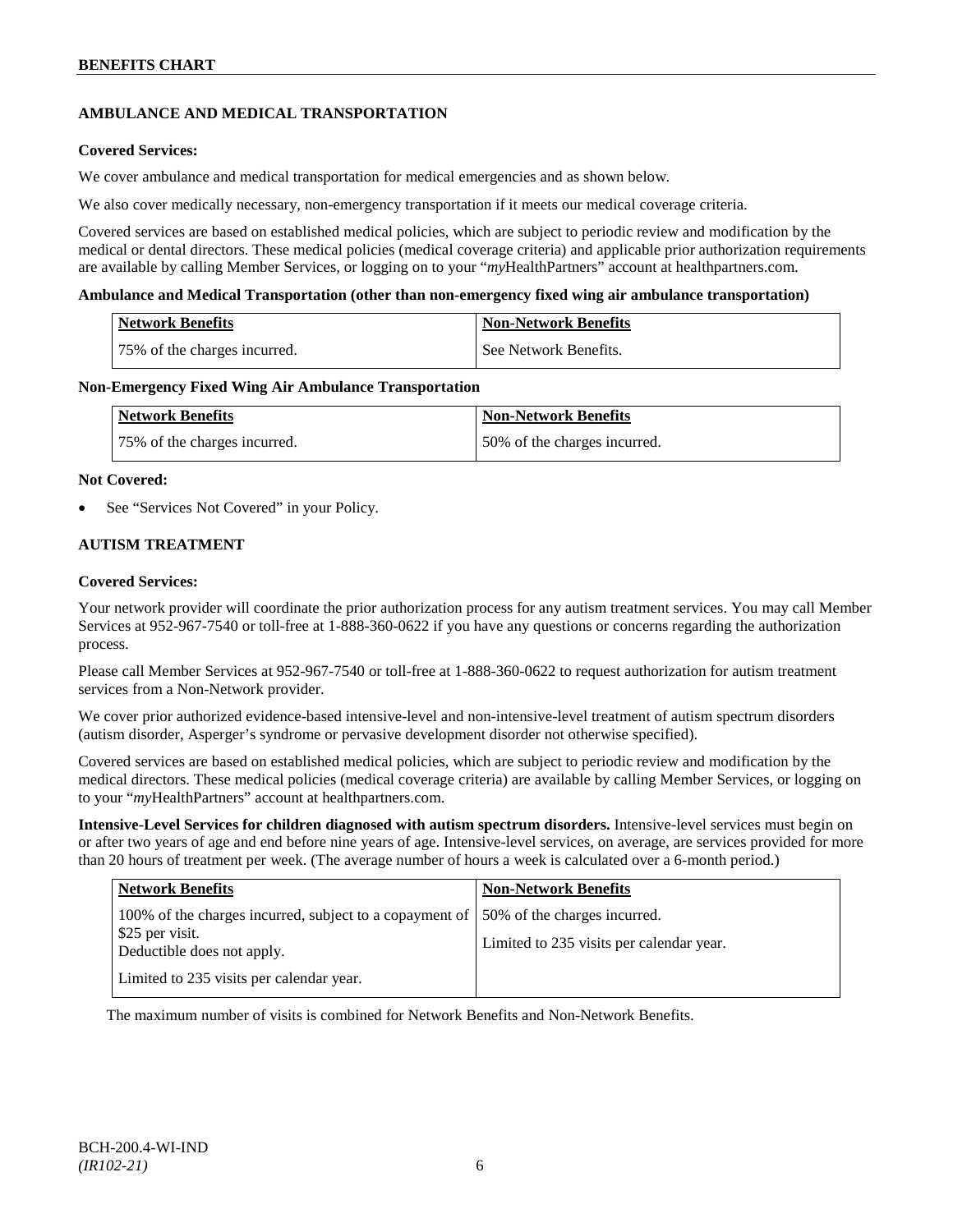# **Intensive-Level Services Lifetime Maximum Benefit**

| <b>Network Benefits</b>                               | <b>Non-Network Benefits</b>                           |
|-------------------------------------------------------|-------------------------------------------------------|
| 4 years of cumulative services under this plan or any | 4 years of cumulative services under this plan or any |
| other plan.                                           | other plan.                                           |

# **Non-intensive-Level Services for Insureds diagnosed with autism spectrum disorders**

| <b>Network Benefits</b>                                                                                  | <b>Non-Network Benefits</b>                                              |
|----------------------------------------------------------------------------------------------------------|--------------------------------------------------------------------------|
| 100% of the charges incurred, subject to a copayment of<br>\$25 per visit.<br>Deductible does not apply. | 50% of the charges incurred.<br>Limited to 120 visits per calendar year. |
| Limited to 120 visits per calendar year.                                                                 |                                                                          |

The maximum number of visits is combined for Network Benefits and Non-Network Benefits.

# **Not Covered:**

See "Services Not Covered" in your Policy.

# **BEHAVIORAL HEALTH SERVICES**

#### **Covered Services:**

Covered services are based on established medical policies, which are subject to periodic review and modification by the medical directors. These medical policies (medical coverage criteria) are available by calling Member Services, or logging on to your "*my*HealthPartners" account at [healthpartners.com.](http://www.healthpartners.com/)

**Transitional Treatment Services.** These are services for the treatment of nervous or mental disorders, alcoholism or other drug abuse problems which are provided to an Insured in a less restrictive manner than are inpatient hospital services but in a more intensive manner than are outpatient services. Transitional treatment services are services offered by a provider, and certified by the Wisconsin Department of Health Services for each of the following (except the last bulleted item):

- Mental health services for covered adults in a day treatment program.
- Mental health services for covered children in a day hospital treatment program.
- Services for persons with chronic mental illness provided through a community support program.
- Residential treatment programs for alcohol and/or drug dependent covered persons.
- Alcohol and Other Drug Abuse (AODA) services in, a day treatment program.
- Services for persons who are experiencing a mental health crisis or who are in a situation likely to turn into a mental health crisis if support is not provided.
- Intensive outpatient programs for the treatment of psychoactive substance use disorders provided in accordance with the patient placement criteria of the American Society of Addiction Medicine.

# **Mental Health Services**

We cover services for mental health diagnoses as described in the Diagnostic and Statistical Manual of Mental Disorders – Fifth Edition (DSM 5) (most recent edition) that lead to significant disruption of function in your life.

We provide coverage for mental health treatment ordered by a Wisconsin court under a valid court order that is issued on the basis of a behavioral care evaluation performed by a licensed psychiatrist or doctoral level licensed psychologist, which includes a diagnosis and an individual treatment plan for care in the most appropriate, least restrictive environment. We must be given a copy of the court order and the behavioral care evaluation, and the service must be a covered benefit under your Policy, and the service must be provided by a network provider, or other provider as required by law.

**Outpatient Services:** We cover medically necessary outpatient professional mental health services for evaluation, crisis intervention, and treatment of mental health disorders.

A comprehensive diagnostic assessment will be made of each patient as the basis for a determination by a mental health professional, concerning the appropriate treatment and the extent of services required.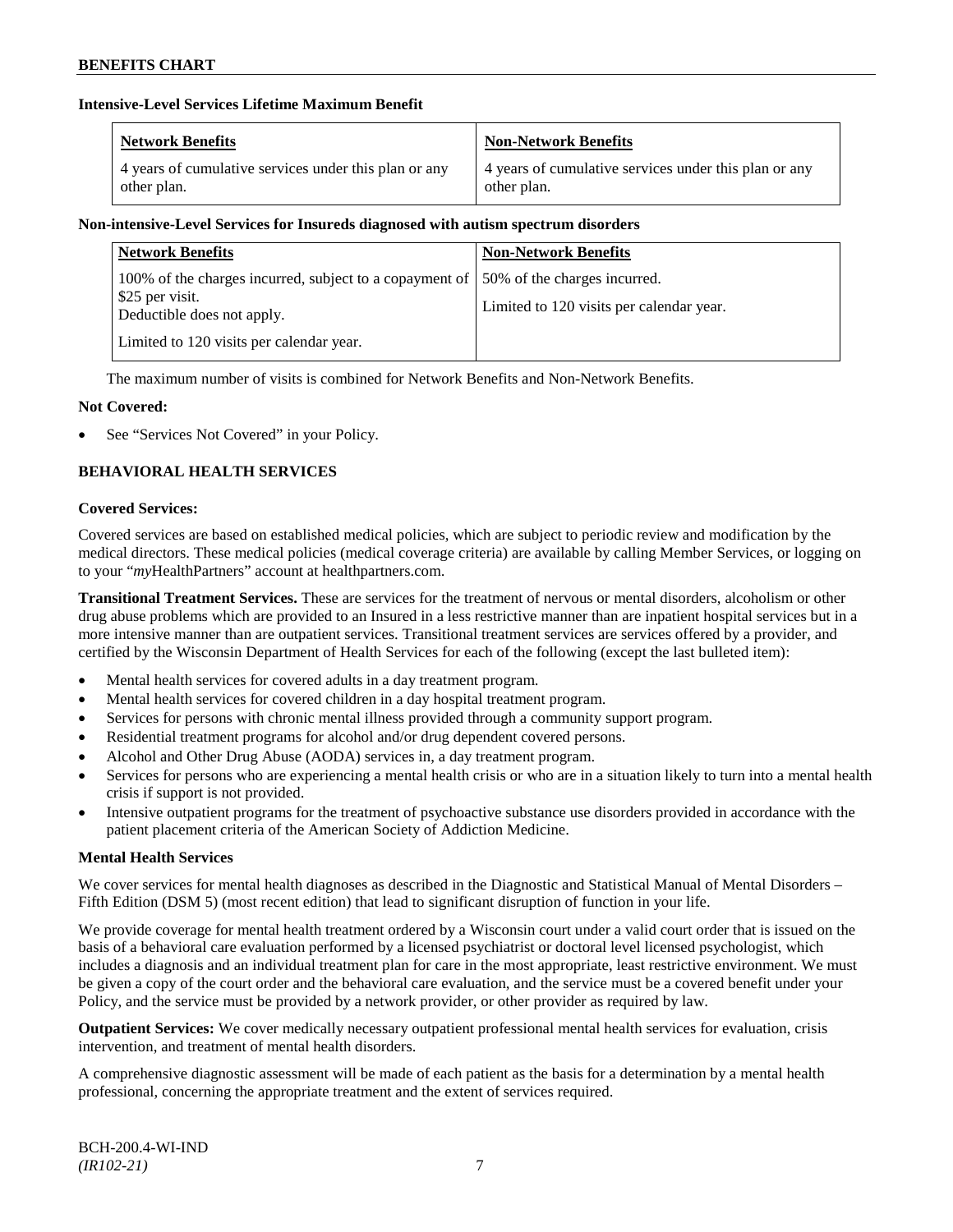Outpatient services we cover for a diagnosed mental health condition include the following:

- Individual, group, family and multi-family therapy;
- Medication management provided by a physician, certified nurse practitioner, or physician's assistant;
- Psychological testing services for the purposes of determining the differential diagnoses and treatment planning for patients currently receiving behavioral health services;
- Partial hospitalization services in a licensed hospital or community mental health center;
- Psychotherapy and nursing services provided in the home if authorized by us; and
- Treatment for gender dysphoria that meets medical coverage criteria.

| <b>Network Benefits</b>                                                                                                               | <b>Non-Network Benefits</b>  |
|---------------------------------------------------------------------------------------------------------------------------------------|------------------------------|
| 100% of the charges incurred, subject to a copayment of<br>\$25 per visit.<br>Deductible does not apply.                              | 50% of the charges incurred. |
| For family therapy, only one copayment will be<br>charged, regardless of the number of Insureds primarily<br>involved in the therapy. |                              |

#### **Group Therapy**

| Network Benefits                                                                                                                                        | <b>Non-Network Benefits</b> |
|---------------------------------------------------------------------------------------------------------------------------------------------------------|-----------------------------|
| 100% of the charges incurred, subject to a copayment of 150% of the charges incurred.<br>$\frac{1}{2}$ \$12.50 per visit.<br>Deductible does not apply. |                             |

**Inpatient Services:** We cover medically necessary inpatient services in a hospital or licensed residential treatment facility and professional services for treatment of mental health disorders. Medical stabilization is covered under inpatient hospital services in the "Hospital and Skilled Nursing Facility Services" section.

We cover residential care for the treatment of eating disorders in a licensed facility, as an alternative to inpatient care, when it is medically necessary and your physician obtains authorization from us.

| <b>Network Benefits</b>      | <b>Non-Network Benefits</b>  |
|------------------------------|------------------------------|
| 75% of the charges incurred. | 50% of the charges incurred. |

**Transitional Treatment Services:** We cover transitional treatment services described above for treatment of mental and nervous disorders**.**

| Network Benefits                                                                                                                       | <b>Non-Network Benefits</b> |
|----------------------------------------------------------------------------------------------------------------------------------------|-----------------------------|
| 100% of the charges incurred, subject to a copayment of 150% of the charges incurred.<br>\$25 per visit.<br>Deductible does not apply. |                             |

#### **Substance Abuse Treatment Services**

We cover medically necessary services for assessments by a licensed alcohol and drug counselor and treatment of Substance-Related Disorders as defined in the latest edition of the DSM 5.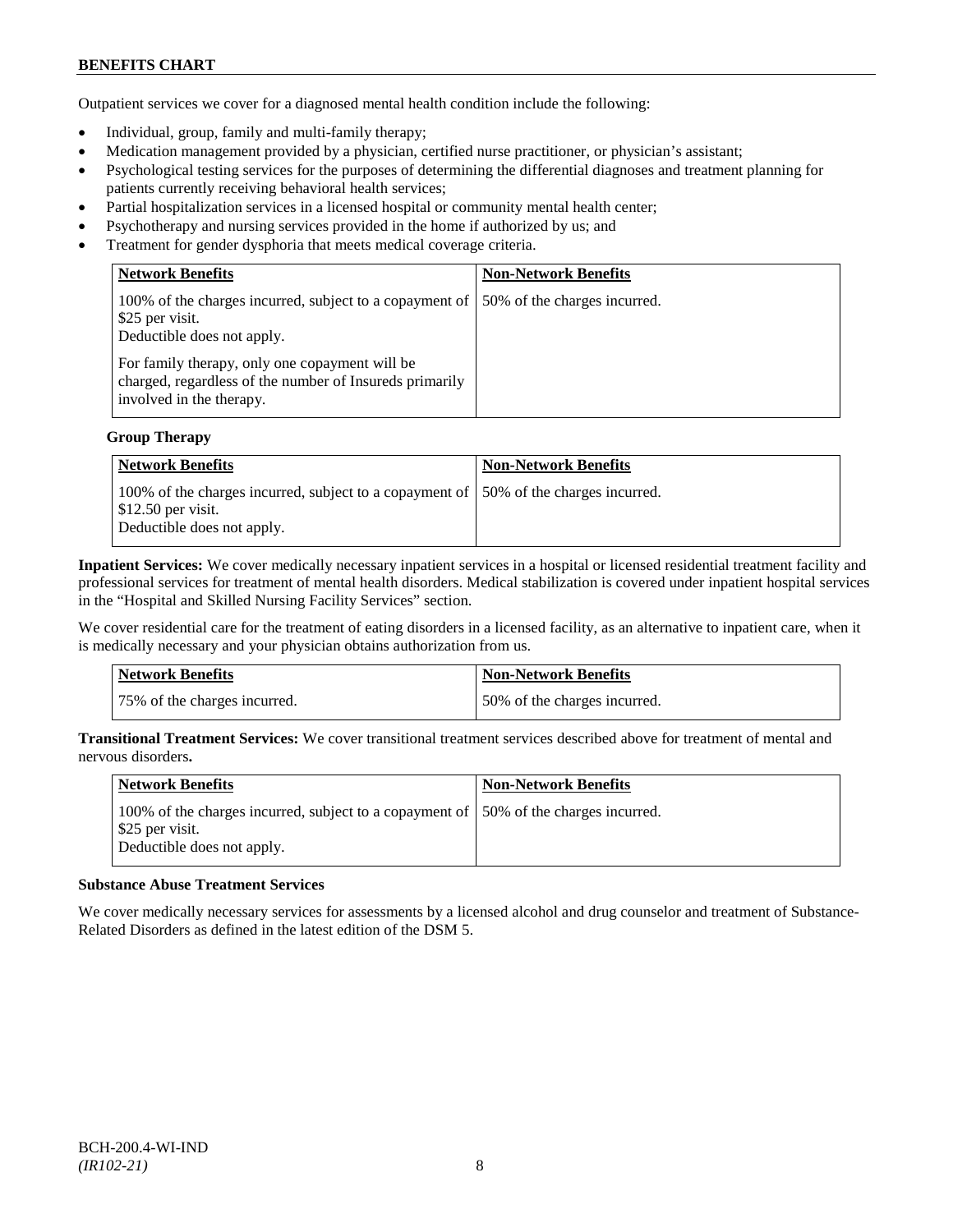**Outpatient Services:** We cover medically necessary outpatient professional services for diagnosis and treatment of alcoholism and other drug abuse problems. Chemical dependency treatment services must be provided by a program licensed by the local Department of Health Services.

Outpatient services we cover for a diagnosed substance abuse disorder include the following:

- Individual, group, family, and multi-family therapy provided in an office setting; and
- We cover opiate replacement therapy including methadone and buprenorphine treatment.

| <b>Network Benefits</b>                                                                                                               | <b>Non-Network Benefits</b>  |
|---------------------------------------------------------------------------------------------------------------------------------------|------------------------------|
| 100% of the charges incurred, subject to a copayment of<br>\$25 per visit.<br>Deductible does not apply.                              | 50% of the charges incurred. |
| For family therapy, only one copayment will be<br>charged, regardless of the number of Insureds primarily<br>involved in the therapy. |                              |

**Inpatient Services:** We cover medically necessary inpatient services in a hospital or a licensed residential primary treatment center.

We cover services provided in a hospital that is licensed by the local state and accredited by Medicare.

Detoxification Services: We cover detoxification services in a hospital or community detoxification facility if it is licensed by the local Department of Health Services.

| Network Benefits             | <b>Non-Network Benefits</b>  |
|------------------------------|------------------------------|
| 75% of the charges incurred. | 50% of the charges incurred. |

**Transitional Treatment Services:** We cover transitional treatment services described above for treatment of alcoholism or other drug abuse problems.

| Network Benefits                                                                                                                      | <b>Non-Network Benefits</b> |
|---------------------------------------------------------------------------------------------------------------------------------------|-----------------------------|
| 100% of the charges incurred, subject to a copayment of 50% of the charges incurred.<br>\$25 per visit.<br>Deductible does not apply. |                             |

# **Additional Mental Health and Substance Abuse Benefits for a Dependent Child Who is a Student**

If a dependent child is a student in a school that is located in Wisconsin, but outside of our service area, we cover services as required under Wisconsin Statute 609.655.

| Network Benefits                                                                                                                       | <b>Non-Network Benefits</b> |
|----------------------------------------------------------------------------------------------------------------------------------------|-----------------------------|
| 100% of the charges incurred, subject to a copayment of 150% of the charges incurred.<br>\$25 per visit.<br>Deductible does not apply. |                             |

#### **Not Covered:**

See "Services Not Covered" in your Policy.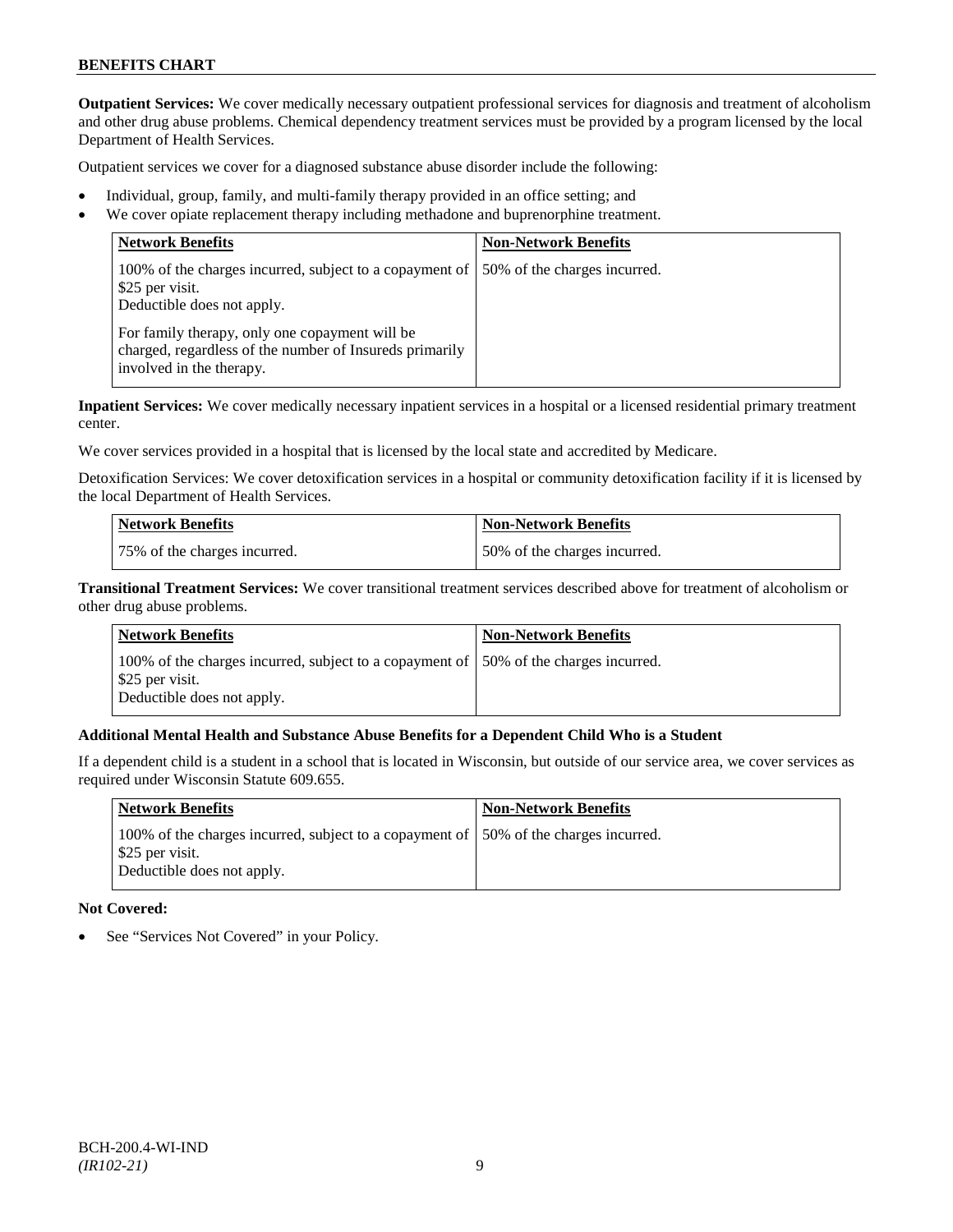# **CHIROPRACTIC SERVICES**

# **Covered Services:**

We cover chiropractic services for rehabilitative care. Chiropractic services are adjustments to any abnormal articulations of the human body, especially those of the spinal column, for the purpose of giving freedom of action to impinged nerves that may cause pain or deranged function.

Massage therapy which is performed in conjunction with other treatment/modalities by a chiropractor, is part of a prescribed treatment plan and is not billed separately is covered.

| <b>Network Benefits</b>                                                                                                                | <b>Non-Network Benefits</b> |
|----------------------------------------------------------------------------------------------------------------------------------------|-----------------------------|
| 100% of the charges incurred, subject to a copayment of 150% of the charges incurred.<br>\$60 per visit.<br>Deductible does not apply. |                             |

# **Not Covered:**

- Massage therapy for the purpose of comfort or convenience of the Insured.
- See "Services Not Covered" in your Policy.

# **CLINICAL TRIALS**

# **Covered Services:**

We cover certain routine services if you participate in a Phase I, Phase II, Phase III or Phase IV approved clinical trial that is conducted in relation to the prevention, detection, or treatment of cancer or other life-threatening disease or condition as defined in the Affordable Care Act. Approved clinical trials include (1) federally funded trials when the study or investigation is approved or funded by any of the federal agencies defined in the Public Health Services Act, section 2709 (d) (1) (A); (2) the study or investigation is conducted under an investigational new drug application reviewed by the Food and Drug Administration; and (3) the study or investigation is a drug trial that is exempt from having such an investigational new drug application. We cover routine patient costs for services that would be eligible under the Policy and this Benefits Chart if the service were provided outside of a clinical trial.

| <b>Network Benefits</b>                               | <b>Non-Network Benefits</b>                           |
|-------------------------------------------------------|-------------------------------------------------------|
| Coverage level is same as corresponding Network       | Coverage level is same as corresponding Non-Network   |
| Benefits, depending on type of service provided, such | Benefits, depending on type of service provided, such |
| as Office Visits for Illness or Injury, Inpatient or  | as Office Visits for Illness or Injury, Inpatient or  |
| <b>Outpatient Hospital Services.</b>                  | <b>Outpatient Hospital Services.</b>                  |

# **Not Covered:**

- The investigative or experimental item, device or service itself.
- Items or services that are provided solely to satisfy data collection and analysis needs and that are not used in the direct clinical management of the patient.
- A service that is clearly inconsistent with widely accepted and established standards of care for a particular diagnosis.
- See "Services Not Covered" in your Policy.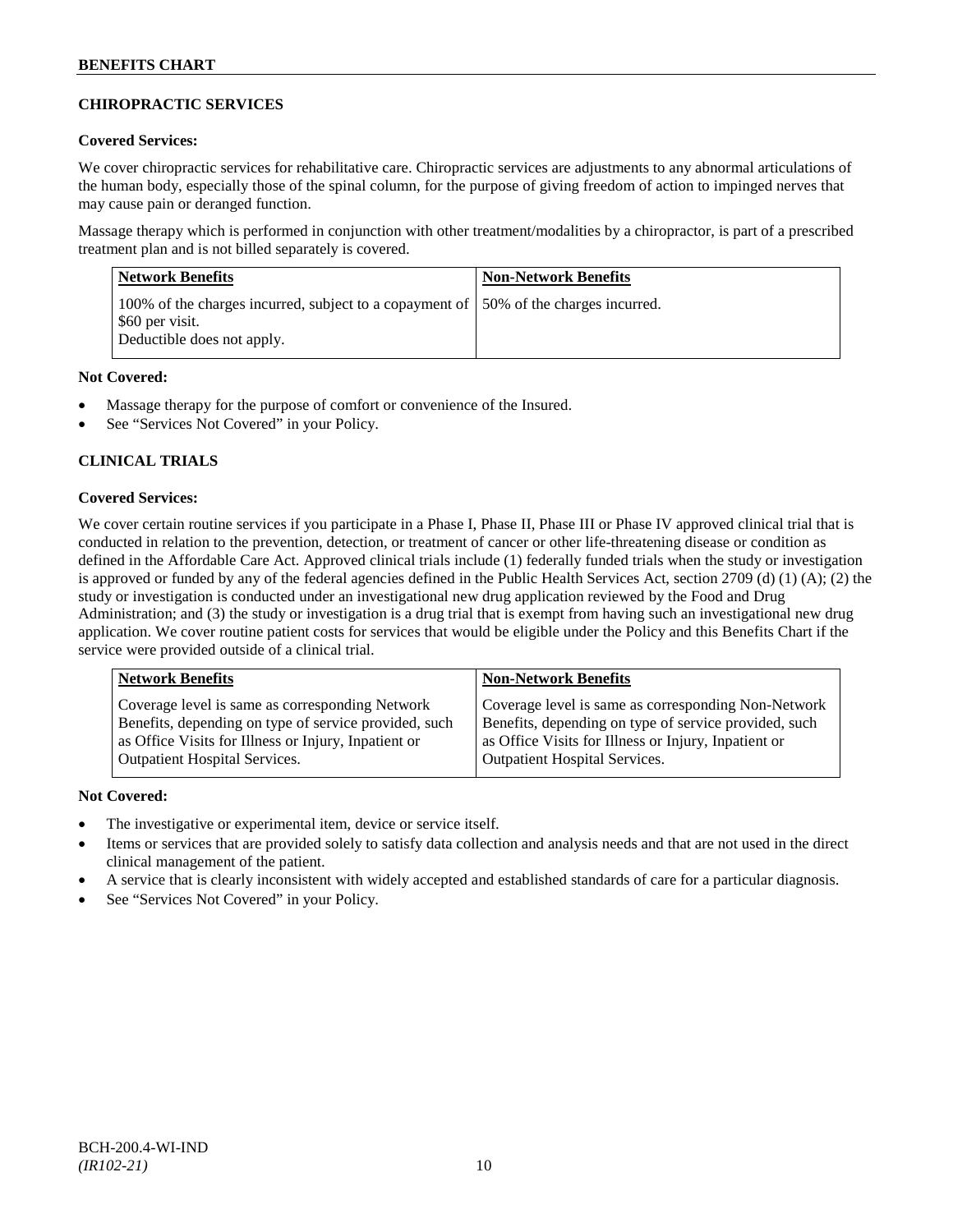# **DENTAL SERVICES**

# **Covered Services:**

We cover services as described below.

**Accidental Dental Services:** We cover services dentally necessary to treat and restore damage done to sound, natural, unrestored teeth as a result of an accidental injury. Coverage is for damage caused by external trauma to face and mouth only, not for cracked or broken teeth, which result from biting or chewing. We cover restorations, root canals, crowns and replacement of teeth lost that are directly related to the accident in which the Insured was involved. We cover initial exams, xrays and palliative treatment including extractions, and other oral surgical procedures directly related to the accident. Subsequent treatment must be initiated within the Policy's time-frame and must be directly related to the accident. We do not cover restoration and replacement of teeth that are not "sound and natural" at the time of the accident.

Full mouth rehabilitation to correct occlusion (bite) and malocclusion (misaligned teeth not due to the accident) are not covered.

When an implant-supported dental prosthetic treatment is pursued, benefits are limited to the amount that would be paid toward the placement of a removable dental prosthetic appliance that could be used in the absence of implant treatment.

| Network Benefits             | <b>Non-Network Benefits</b> |
|------------------------------|-----------------------------|
| 75% of the charges incurred. | No coverage.                |

For all accidental dental services, treatment and/or restoration must be initiated within six months of the date of the injury. Coverage is limited to the initial course of treatment and/or initial restoration. Services must be provided within twentyfour months of the date of injury to be covered.

#### **Medical Referral Dental Services**

**Medically Necessary Outpatient Dental Services:** We cover medically necessary outpatient dental services. Coverage is limited to dental services required for treatment of an underlying medical condition, e.g., removal of teeth to complete radiation treatment for cancer of the jaw, cysts and lesions.

| Network Benefits             | <b>Non-Network Benefits</b>  |
|------------------------------|------------------------------|
| 75% of the charges incurred. | 50% of the charges incurred. |

**Medically Necessary Hospitalization and Anesthesia for Dental Care:** We cover medically necessary hospitalization and anesthesia for dental care. This is limited to charges incurred by an Insured who: (1) is a child under age  $5$ ; (2) is severely disabled; (3) has a medical condition, and requires hospitalization or general anesthesia for dental care treatment; or (4) is a child between ages 5 and 12 and care in dental offices has been attempted unsuccessfully and usual methods of behavior modification have not been successful, or when extensive amounts of restorative care, exceeding 4 appointments, are required.

Coverage is limited to facility and anesthesia charges. Oral surgeon/dentist professional fees are not covered. The following are examples, though not all-inclusive, of medical conditions which may require hospitalization for dental services: severe asthma, severe airway obstruction or hemophilia. Hospitalization required due to the behavior of the Insured or due to the extent of the dental procedure is not covered.

| Network Benefits             | <b>Non-Network Benefits</b>  |
|------------------------------|------------------------------|
| 75% of the charges incurred. | 50% of the charges incurred. |

**Medical Complications of Dental Care:** We cover medical complications of dental care. Treatment must be medically necessary care and related to medical complications of non-covered dental care, including complications of the head, neck, or substructures.

| Network Benefits             | <b>Non-Network Benefits</b>  |
|------------------------------|------------------------------|
| 75% of the charges incurred. | 50% of the charges incurred. |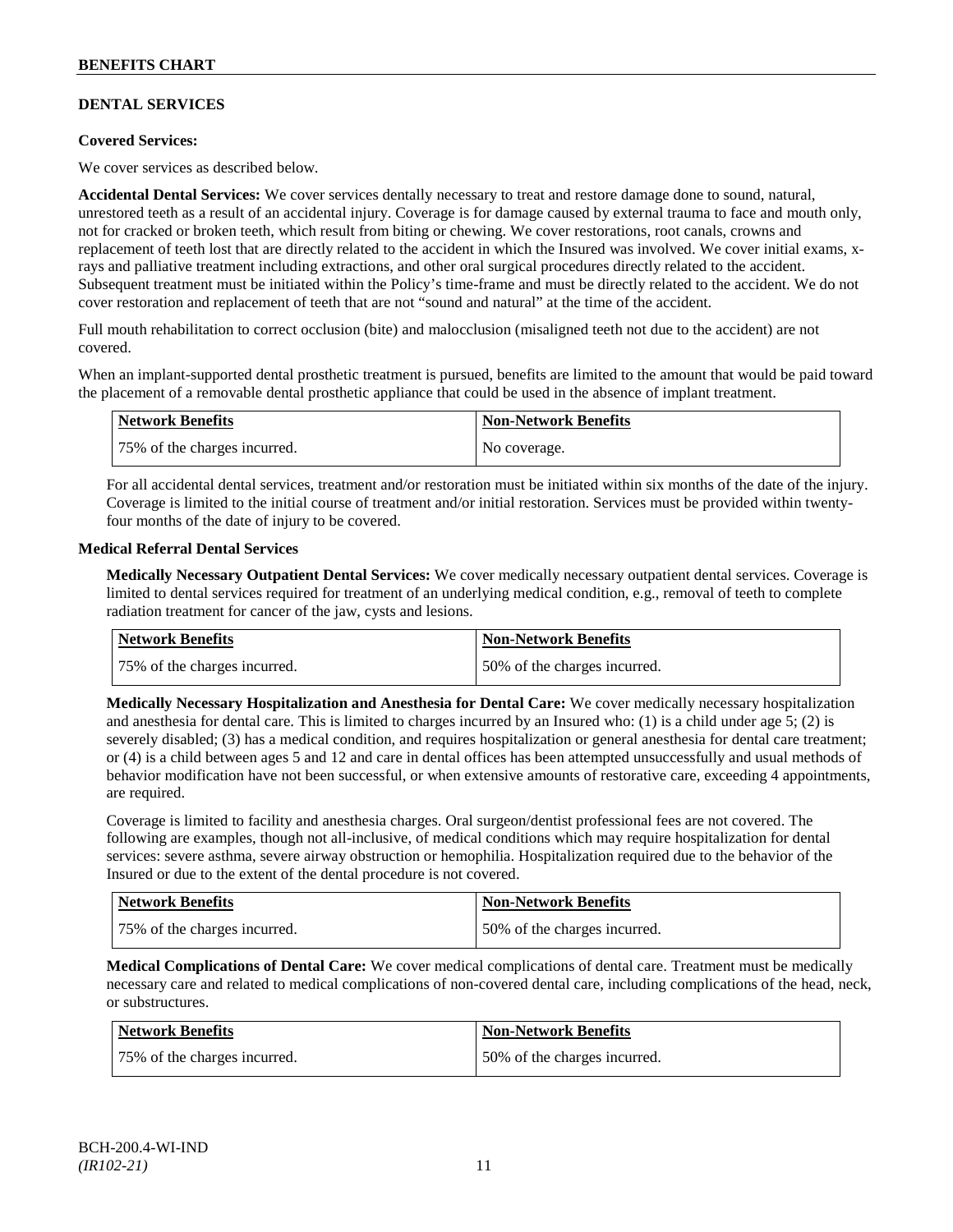**Oral Surgery:** We cover oral surgery. Coverage is limited to treatment of medical conditions requiring oral surgery, such as treatment of oral neoplasm, non-dental cysts, fracture of the jaw, trauma of the mouth and jaw, and any other oral surgery procedures provided as medically necessary dental services.

| Network Benefits             | <b>Non-Network Benefits</b>  |
|------------------------------|------------------------------|
| 75% of the charges incurred. | 50% of the charges incurred. |

**Treatment of Cleft Lip and Cleft Palate:** We cover treatment of cleft lip and cleft palate of a dependent child, including orthodontic treatment and oral surgery directly related to the cleft. Dental services which are not required for the treatment of cleft lip or cleft palate are not covered. If a dependent child covered under your Policy is also covered under a dental plan which includes orthodontic services, that dental plan shall be considered primary for the necessary orthodontic services. Oral appliances are subject to the same copayment, conditions and limitations as durable medical equipment.

| Coverage level is same as corresponding Network<br>Coverage level is same as corresponding Non-Network<br>Benefits, depending on type of service provided, such<br>Benefits, depending on type of service provided, such<br>as Office Visits for Illness or Injury, Inpatient or<br>as Office Visits for Illness or Injury, Inpatient or | <b>Network Benefits</b>              | <b>Non-Network Benefits</b>          |
|------------------------------------------------------------------------------------------------------------------------------------------------------------------------------------------------------------------------------------------------------------------------------------------------------------------------------------------|--------------------------------------|--------------------------------------|
|                                                                                                                                                                                                                                                                                                                                          | <b>Outpatient Hospital Services.</b> | <b>Outpatient Hospital Services.</b> |

**Treatment of Temporomandibular Disorder (TMD) and Craniomandibular Disorder (CMD):** We cover diagnostic procedures, surgical treatment and non-surgical treatment (including intraoral splint therapy devices) for temporomandibular disorder (TMD) and craniomandibular disorder (CMD), which is medically necessary care. Dental services which are not required to directly treat TMD or CMD are not covered.

| <b>Network Benefits</b>      | <b>Non-Network Benefits</b>  |
|------------------------------|------------------------------|
| 75% of the charges incurred. | 50% of the charges incurred. |

# **Not Covered:**

- Dental treatment, procedures or services not listed in this Benefits Chart.
- Accident-related dental services if treatment is: (1) provided to teeth which are not sound and natural; (2) to teeth which have been restored; (3) initiated beyond six months from the date of the injury; (4) received beyond the initial treatment or restoration; or (5) received beyond twenty-four months from the date of injury.
- Accident-related dental services by a Non-Network provider.
- Oral surgery to remove wisdom teeth.
- Orthognathic treatment or procedures and all related services.
- See "Services Not Covered" in your Policy.

# **DIAGNOSTIC IMAGING SERVICES**

# **Covered Services:**

We cover diagnostic imaging, when ordered by a provider and provided in a clinic or outpatient hospital facility.

For Network Benefits, non-emergent, scheduled outpatient Magnetic Resonance Imaging (MRI) and Computed Tomography (CT) must be provided at a designated facility. Your physician or facility will obtain or verify prior authorization for these services, as needed.

We cover services provided in a clinic or outpatient hospital facility. To see the benefit level for inpatient hospital or skilled nursing facility services, see benefits under Inpatient Hospital and Skilled Nursing Facility Services.

# **Outpatient Magnetic Resonance Imaging (MRI) and Computed Tomography (CT)**

| <b>Network Benefits</b>      | <b>Non-Network Benefits</b>  |
|------------------------------|------------------------------|
| 75% of the charges incurred. | 50% of the charges incurred. |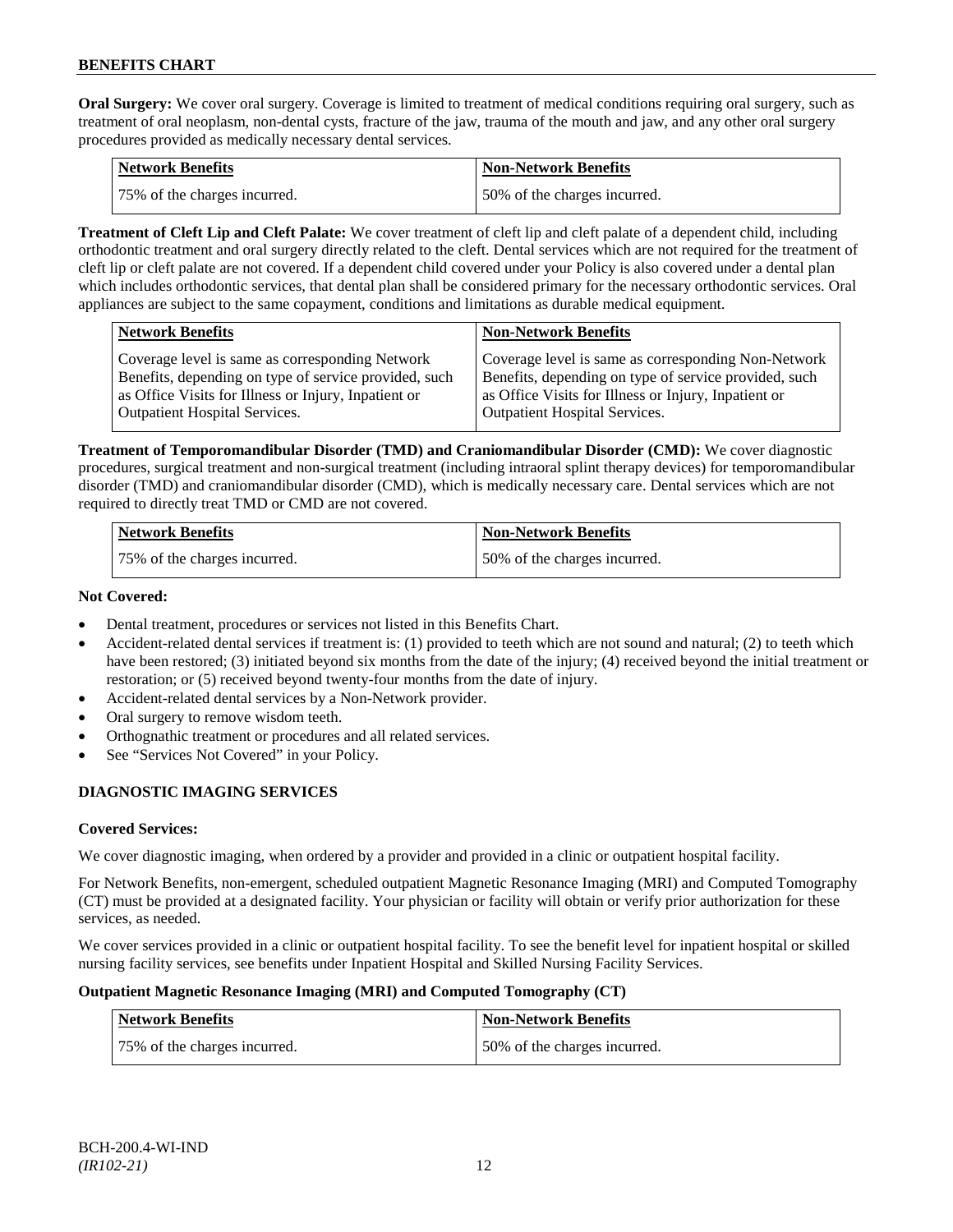#### **All Other Outpatient Diagnostic Imaging Services**

#### **Services for Illness or Injury**

| Network Benefits             | <b>Non-Network Benefits</b>  |
|------------------------------|------------------------------|
| 75% of the charges incurred. | 50% of the charges incurred. |

#### **Preventive Services (MRI/CT procedures are not considered preventive)**

Diagnostic imaging services associated with preventive services are covered at the benefit level shown in the "Preventive Services" section of this Benefits Chart.

#### **Not Covered:**

See "Services Not Covered" in your Policy.

# **DURABLE MEDICAL EQUIPMENT, PROSTHETICS, ORTHOTICS AND SUPPLIES**

#### **Covered Services:**

We cover equipment and services, as described below.

We cover durable medical equipment and services, prosthetics, orthotics, and supplies, subject to the limitations below, including certain disposable supplies, enteral feedings and the following diabetic supplies and equipment: glucose monitors, insulin pumps limited to the purchase of one pump per year, syringes, blood and urine test strips and other diabetic supplies as deemed medically appropriate and necessary, for Insureds with gestational, Type I or Type II diabetes.

We cover external hearing aids, cochlear implants, and related treatment prescribed by a physician or by a licensed audiologist for Insureds under 18 years of age who have hearing loss.

We also cover basic hearing aids for Insureds age 18 or older for the correction of a hearing impairment.

Osseointegrated or bone-anchored hearing aids are only covered for Insureds who have hearing loss that is not correctable by any other procedure.

Hearing aids are limited to one basic, standard hearing aid for each ear every three years.

A basic hearing aid is defined as a hearing device that consists of a microphone, amplifier, volume control, battery and receiver. It does not include upgrades above and beyond the functionality of a basic hearing aid, including, but not limited to, hearing improvements for group settings, background noise, Bluetooth/remote control functionality, or extended warranties. Charges for upgrades above the cost of a basic, standard hearing aid are not covered.

| <b>Network Benefits</b>      | <b>Non-Network Benefits</b>  |
|------------------------------|------------------------------|
| 75% of the charges incurred. | 50% of the charges incurred. |

#### **Special Dietary Treatment for Phenylketonuria (PKU) if it meets our medical coverage criteria**

| <b>Network Benefits</b>      | <b>Non-Network Benefits</b>  |
|------------------------------|------------------------------|
| 75% of the charges incurred. | 50% of the charges incurred. |

#### **Oral Amino Acid Based Elemental Formula if it meets our medical coverage criteria**

| Network Benefits             | 'Non-Network Benefits        |
|------------------------------|------------------------------|
| 75% of the charges incurred. | 50% of the charges incurred. |

#### **Limitations:**

Coverage of durable medical equipment is limited by the following.

- No more than a 90-day supply of diabetic supplies are covered and dispensed at a time.
- Payment will not exceed the cost of an alternate piece of equipment or service that is effective and medically necessary.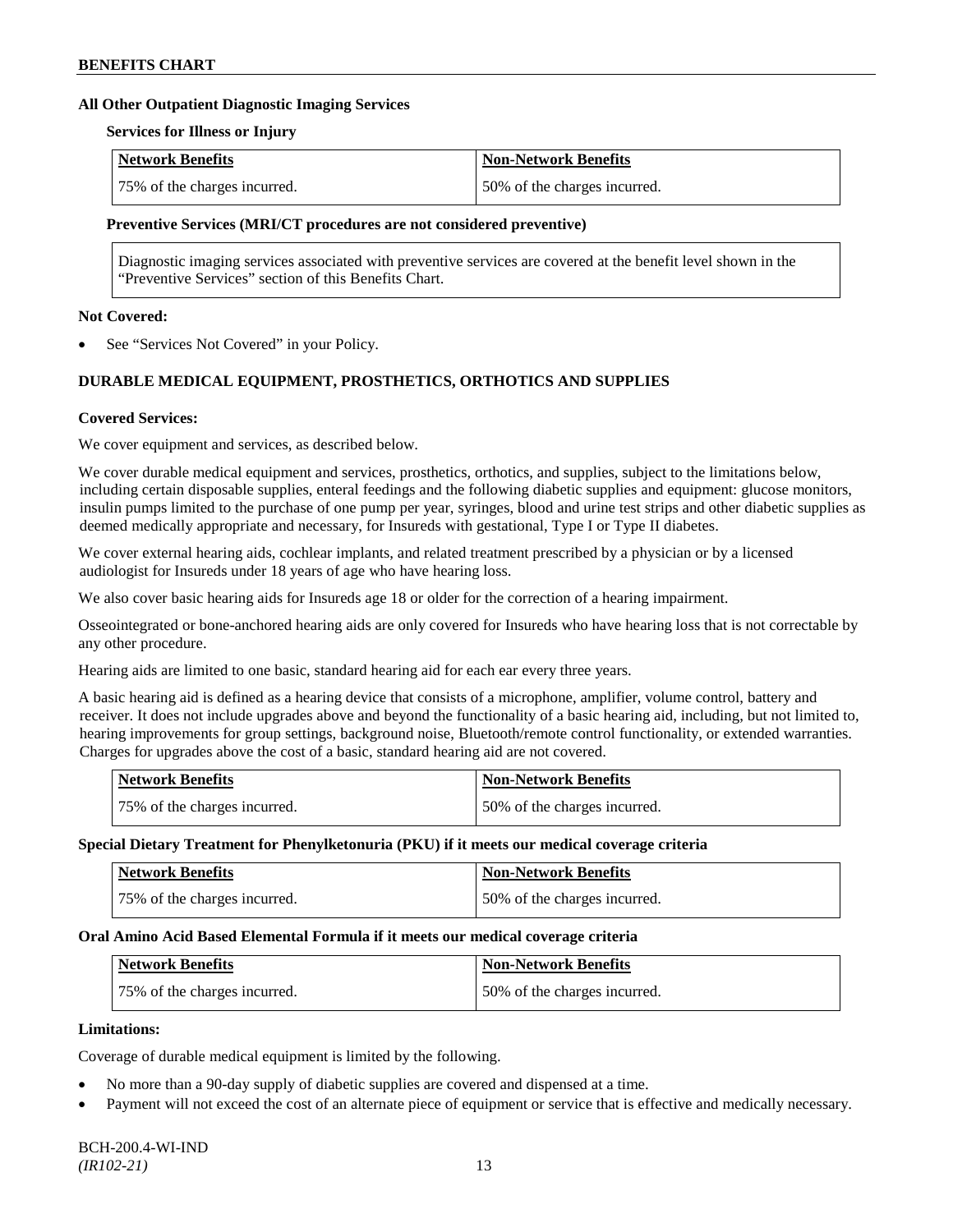- For prosthetic benefits, other than oral appliances for cleft lip and cleft palate, payment will not exceed the cost of an alternate piece of equipment or service that is effective, medically necessary and enables Insureds to conduct standard activities of daily living.
- We reserve the right to determine if an item will be approved for rental vs. purchase.
- We require that certain diabetic supplies and equipment be purchased at a pharmacy.
- Diabetic supplies and equipment are limited to certain models and brands.
- Durable medical equipment and supplies must be obtained from or repaired by approved vendors.
- Covered services and supplies are based on established medical policies which are subject to periodic review and modification by the medical or dental directors. Our medical policy for diabetic supplies includes information on our required models and brands. These medical policies (medical coverage criteria) are available by calling Member Services, or logging on to your "*my*HealthPartners" account a[t healthpartners.com.](http://www.healthpartners.com/)

# **Not Covered:**

Items which are not eligible for coverage include, but are not limited to:

- Replacement or repair of any covered items, if the items are (i) damaged or destroyed by misuse, abuse or carelessness, (ii) lost; or (iii) stolen.
- Duplicate or similar items.
- Labor and related charges for repair of any covered items which are more than the cost of replacement by an approved vendor.
- Sales tax, mailing, delivery charges, service call charges.
- Items which are primarily educational in nature or for hygiene, vocation, comfort, convenience or recreation.
- Communication aids or devices: equipment to create, replace or augment communication abilities including, but not limited to, speech processors, receivers, communication boards, or computer or electronic assisted communication.
- Implantable and osseointegrated or bone-anchored hearing aids and their fitting, except as specifically described in this Benefits Chart. This exclusion does not apply to cochlear implants.
- Eyeglasses, contact lenses and their fitting, measurement and adjustment, except as specifically described in this Benefits Chart.
- Hair prostheses (wigs).
- Household equipment which primarily has customary uses other than medical, such as, but not limited to, exercise cycles, air purifiers, central or unit air conditioners, water purifiers, non-allergenic pillows, mattresses or waterbeds.
- Household fixtures including, but not limited to, escalators or elevators, ramps, swimming pools and saunas.
- Modifications to the structure of the home including, but not limited to, wiring, plumbing or charges for installation of equipment.
- Vehicle, car or van modifications including, but not limited to, hand brakes, hydraulic lifts and car carrier.
- Rental equipment while owned equipment is being repaired by non-contracted vendors, beyond one month rental of medically necessary equipment.
- Other equipment and supplies, including, but not limited to assistive devices, that we determine are not eligible for coverage.
- See "Services Not Covered" in your Policy.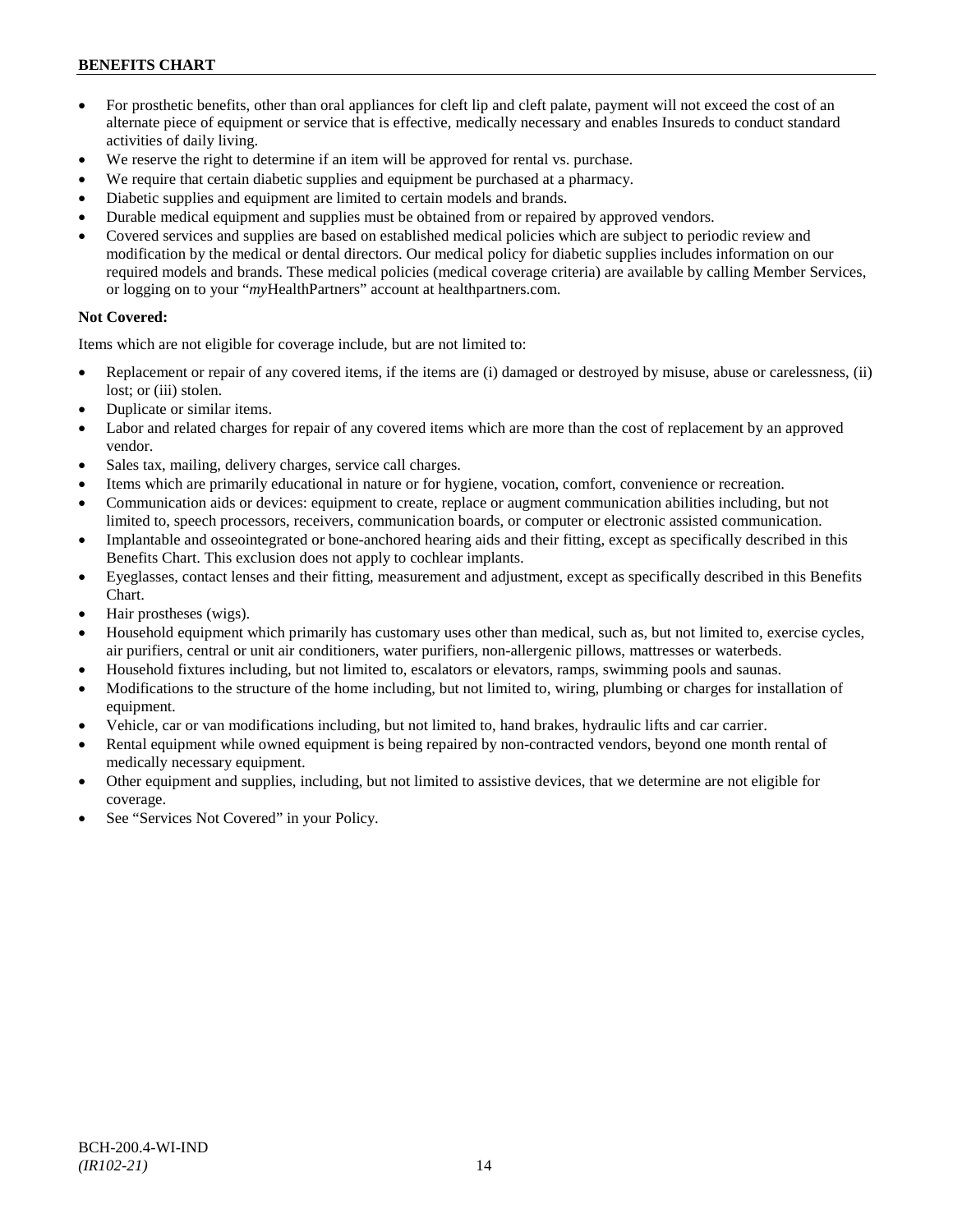# **EMERGENCY AND URGENTLY NEEDED CARE SERVICES**

### **Covered Services:**

We cover services for emergency care and urgently needed care if the services are otherwise eligible for coverage under your Policy.

**Urgently Needed Care.** These are services to treat an unforeseen illness or injury that:

- are required in order to prevent a serious deterioration in your health, and
- cannot be delayed until the next available clinic or office hours.

| <b>Network Benefits</b>                                                                                                                | <b>Non-Network Benefits</b> |
|----------------------------------------------------------------------------------------------------------------------------------------|-----------------------------|
| 100% of the charges incurred, subject to a copayment of 150% of the charges incurred.<br>\$60 per visit.<br>Deductible does not apply. |                             |

**Emergency Care.** These are services to treat:

- the sudden, unexpected onset of illness or injury which, if left untreated or unattended until the next available clinic or office hours, would result in hospitalization, or
- a condition requiring professional health services immediately necessary to preserve life or stabilize health.

When reviewing claims for coverage of emergency services, our medical director will take into consideration a reasonable layperson's belief that the circumstances required immediate medical care that could not wait until the next working day or next available clinic appointment.

#### **Emergency Care in a Hospital Emergency Room, including Professional Services of a Physician**

| Network Benefits             | <b>Non-Network Benefits</b> |
|------------------------------|-----------------------------|
| 75% of the charges incurred. | See Network Benefits.       |

#### **Inpatient Emergency Care in a Hospital**

| <b>Network Benefits</b>      | <b>Non-Network Benefits</b> |
|------------------------------|-----------------------------|
| 75% of the charges incurred. | See Network Benefits.       |

### **Not Covered:**

See "Services Not Covered" in your Policy.

# **GENE THERAPY**

# **Covered Services:**

We cover gene therapy treatment that meets our current medical coverage criteria.

| <b>Network Benefits</b>                                                                                                                                                                                 | <b>Non-Network Benefits</b> |
|---------------------------------------------------------------------------------------------------------------------------------------------------------------------------------------------------------|-----------------------------|
| Coverage level is same as corresponding Network<br>Benefit, depending on type of service provided, such as<br>Office Visits for Illness or Injury, Inpatient or<br><b>Outpatient Hospital Services.</b> | No coverage.                |

### **Limitations:**

- Gene therapy must be provided by a designated provider.
- Specific types of gene therapy are limited to therapies and conditions specified in our medical coverage criteria.

# **Not Covered:**

See "Services Not Covered" in your Policy.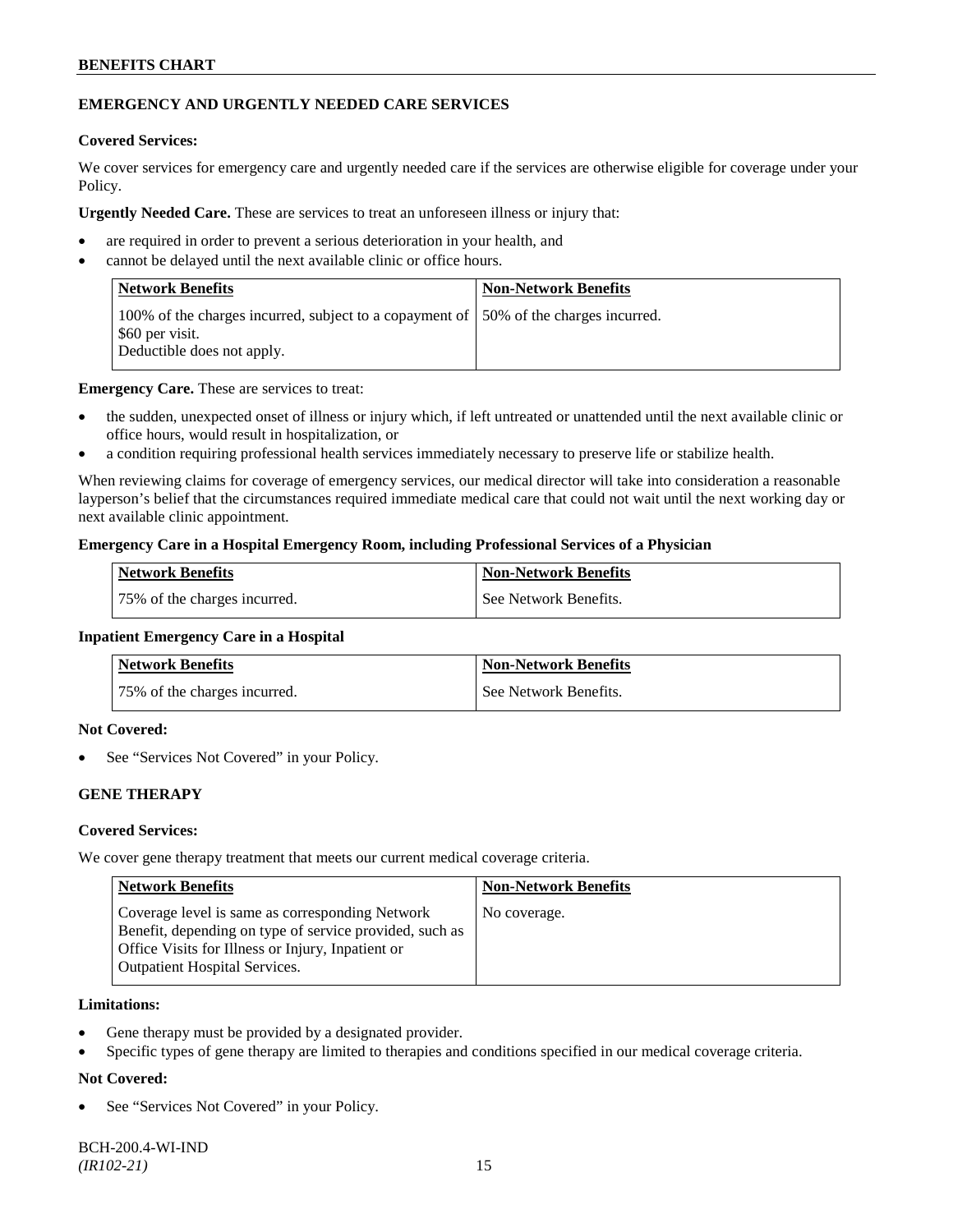# **HEALTH EDUCATION**

### **Covered Services:**

We cover education for preventive services and education for the management of chronic health problems (such as diabetes).

| Network Benefits                                            | <b>Non-Network Benefits</b>  |
|-------------------------------------------------------------|------------------------------|
| 100% of the charges incurred.<br>Deductible does not apply. | 50% of the charges incurred. |

### **Not Covered:**

See "Services Not Covered" in your Policy.

# **HOME-BASED HEALTH ASSESSMENT PROGRAM**

# **Covered Services:**

If you meet our criteria for coverage, you may qualify for our home-based comprehensive health risk assessment program. The program covers a health assessment with a designated nurse practitioner.

| <b>Network Benefits</b>                                     | <b>Non-Network Benefits</b> |
|-------------------------------------------------------------|-----------------------------|
| 100% of the charges incurred.<br>Deductible does not apply. | No coverage.                |

#### **Not Covered:**

See "Services Not Covered" in your Policy.

# **HOME HEALTH SERVICES**

# **Covered Services:**

We cover skilled nursing services, physical therapy, occupational therapy, speech therapy, respiratory therapy and other therapeutic services, non-routine prenatal and routine postnatal well child visits (as described in our medical coverage criteria), phototherapy services for newborns, home health aide services and other eligible home health services when provided in your home, if you are homebound (i.e., unable to leave home without considerable effort due to a medical condition). Lack of transportation does not constitute homebound status. For phototherapy services for newborns and high risk prenatal services, supplies and equipment are included.

We cover total parenteral nutrition/intravenous ("TPN/IV") therapy, equipment, supplies and drugs in connection with IV therapy. IV line care kits are covered under Durable Medical Equipment.

We cover palliative care benefits. Palliative care includes symptom management, education and establishing goals of care. We waive the requirement that you be homebound for a limited number of home visits for palliative care (as shown in this Benefits Chart), if you have a life-threatening, non-curable condition which has a prognosis of survival of two years or less. Additional palliative care visits are eligible under the home health services benefit if you are homebound and meet all other requirements defined in this section.

You do not need to be homebound to receive total parenteral nutrition/intravenous ("TPN/IV") therapy.

Home health services are eligible and covered only when:

- medically necessary; and
- provided as rehabilitative care, terminal care or maternity care; and
- ordered by a physician, and included in the written home care plan.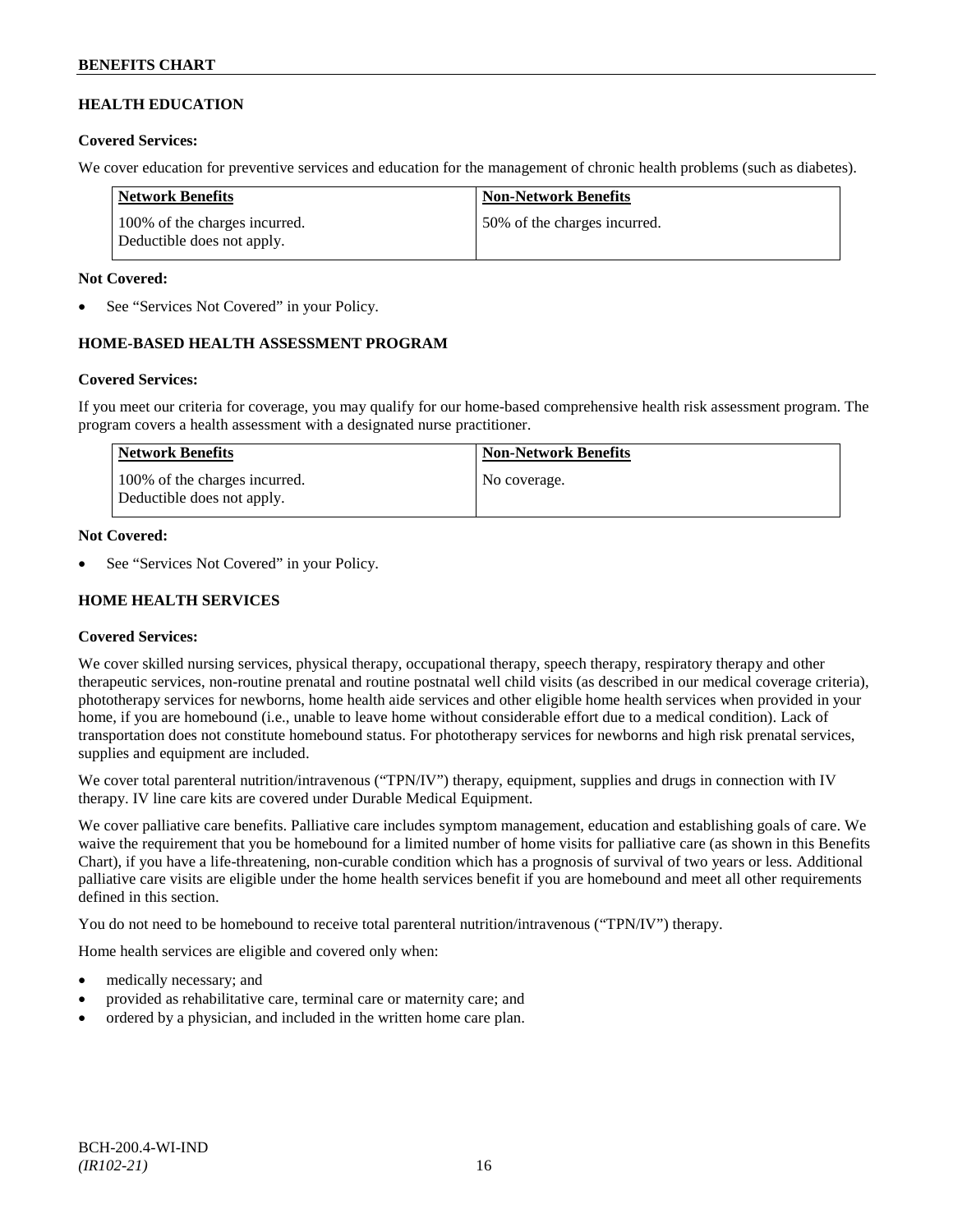**Physical therapy, occupational therapy, speech therapy, respiratory therapy, home health aide services and palliative Care**

### **Primary Care Providers**

| <b>Network Benefits</b>                                                                                     | <b>Non-Network Benefits</b> |
|-------------------------------------------------------------------------------------------------------------|-----------------------------|
| 100% of the charges incurred, subject to your<br>copayment of \$25 per visit.<br>Deductible does not apply. | No coverage.                |

### **Specialty Care Providers**

| <b>Network Benefits</b>                                                                                     | <b>Non-Network Benefits</b> |
|-------------------------------------------------------------------------------------------------------------|-----------------------------|
| 100% of the charges incurred, subject to your<br>copayment of \$60 per visit.<br>Deductible does not apply. | No coverage.                |

If more than one home health visit occurs in a day, a separate copayment applies to each. For example, if an occupational therapist and a physical therapist visit a member in the same day, a separate copayment will be charged for each visit.

# **TPN/IV Therapy, Skilled Nursing Services, Non-Routine Prenatal/Postnatal Services and Phototherapy**

| Network Benefits                                            | <b>Non-Network Benefits</b> |
|-------------------------------------------------------------|-----------------------------|
| 100% of the charges incurred.<br>Deductible does not apply. | No coverage.                |

Each 24-hour visit (or shifts up to 24-hour visits) equals one visit and counts toward the Maximum visits for all other services shown below. Any visit that lasts less than 24 hours regardless of the length of the visit, will count as one visit toward the Maximum visits for all other services shown below. All visits must be medically necessary and benefit eligible.

#### **Routine Prenatal/Postnatal Services and Child Health Supervision Services**

| Network Benefits                                            | <b>Non-Network Benefits</b>  |
|-------------------------------------------------------------|------------------------------|
| 100% of the charges incurred.<br>Deductible does not apply. | 50% of the charges incurred. |

# **Maximum Visits for Palliative Care:**

| <b>Network Benefits</b>                                                                                                                        | <b>Non-Network Benefits</b> |
|------------------------------------------------------------------------------------------------------------------------------------------------|-----------------------------|
| If you are eligible to receive palliative care in the home<br>and you are not homebound, there is a maximum of 12<br>visits per calendar year. | No coverage.                |

#### **Maximum Visits for All Services Other Than Palliative Care:**

| Network Benefits             | <b>Non-Network Benefits</b> |
|------------------------------|-----------------------------|
| 60 visits per calendar year. | No coverage.                |

The routine postnatal well child visits do not count toward the visit limit.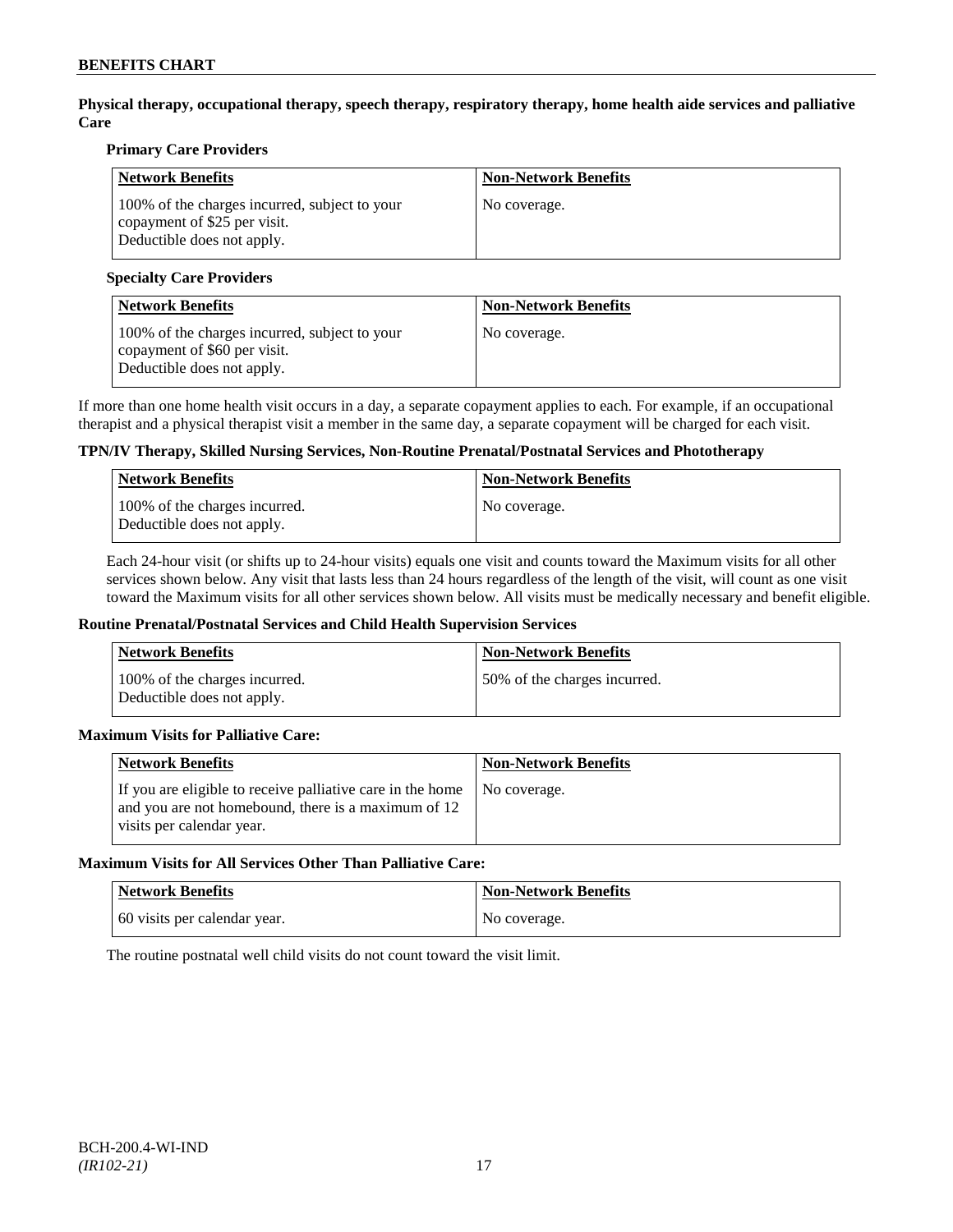# **Limitations:**

- Home health services are not provided as a substitute for a primary caregiver in the home or as relief (respite) for a primary caregiver in the home. We will not reimburse family members or residents in your home for the above services.
- A service shall not be considered a skilled nursing service merely because it is performed by, or under the direct supervision of, a licensed nurse. Where a service (such as tracheotomy suctioning or ventilator monitoring) or like services, can be safely and effectively performed by a non-medical person (or self-administered), without the direct supervision of, a licensed nurse, the service shall not be regarded as a skilled nursing service, whether or not a skilled nurse actually provides the service. The unavailability of a competent person to provide a non-skilled service shall not make it a skilled service when a skilled nurse provides it. Only the skilled nursing component of so-called "blended" services (i.e. services which include skilled and non-skilled components) are covered under this Benefits Chart.

# **Not Covered:**

- Home Health Services by a Non-Network provider.
- Financial or legal counseling services.
- Housekeeping or meal services in your home.
- Private duty nursing services.
- Services provided by a family member or enrollee, or a resident in the enrollee's home.
- Vocational rehabilitation and recreational or educational therapy. Recreation therapy is therapy provided solely for the purpose of recreation, including, but not limited to: (a) requests for physical therapy or occupational therapy to improve athletic ability, and (b) braces or guards to prevent sports injuries.
- See "Services Not Covered" in your Policy.

# **HOME HOSPICE SERVICES**

# **Applicable Definitions:**

**Part-time.** This is up to two hours of service per day, more than two hours is considered continuous care.

**Continuous Care.** This is from two to twelve hours of service per day provided by a registered nurse, licensed practical nurse, or home health aide, during a period of crisis in order to maintain a terminally ill patient at home.

**Appropriate Facility.** This is a nursing home, hospice residence, or other inpatient facility.

**Custodial Care Related to Hospice Services.** This means providing assistance in the activities of daily living and the care needed by a terminally ill patient which can be provided by primary caregiver (i.e., family member or friend) who is responsible for the patient's home care.

# **Covered Services:**

**Home Hospice Program:** We cover the services described below if you are terminally ill and accepted as a home hospice program participant. You must meet the eligibility requirements of the program, and elect to receive services through the home hospice program. The services will be provided in your home, with inpatient care available when medically necessary as described below. If you elect to receive hospice services, you do so in lieu of curative treatment for your terminal illness for the period you are enrolled in the home hospice program.

**Eligibility:** In order to be eligible to be enrolled in the home hospice program, you must: (1) be a terminally ill patient (prognosis of six months or less); (2) have chosen a palliative treatment focus (i.e., emphasizing comfort and supportive services rather than treatment attempting to cure the disease or condition); and (3) continue to meet the terminally ill prognosis as reviewed by our medical director or his or her designee over the course of care. You may withdraw from the home hospice program at any time.

**Eligible Services:** Hospice services include the following services provided in accordance with an approved hospice treatment plan:

- Home Health Services:
	- o Part-time care provided in your home by an interdisciplinary hospice team (which may include a physician, nurse, social worker, and spiritual counselor) and medically necessary home health services are covered.
	- o One or more periods of continuous care in your home or in a setting which provides day care for pain or symptom management, when medically necessary, will be covered.
- Inpatient Services: We cover medically necessary inpatient services.

BCH-200.4-WI-IND *(IR102-21)* 18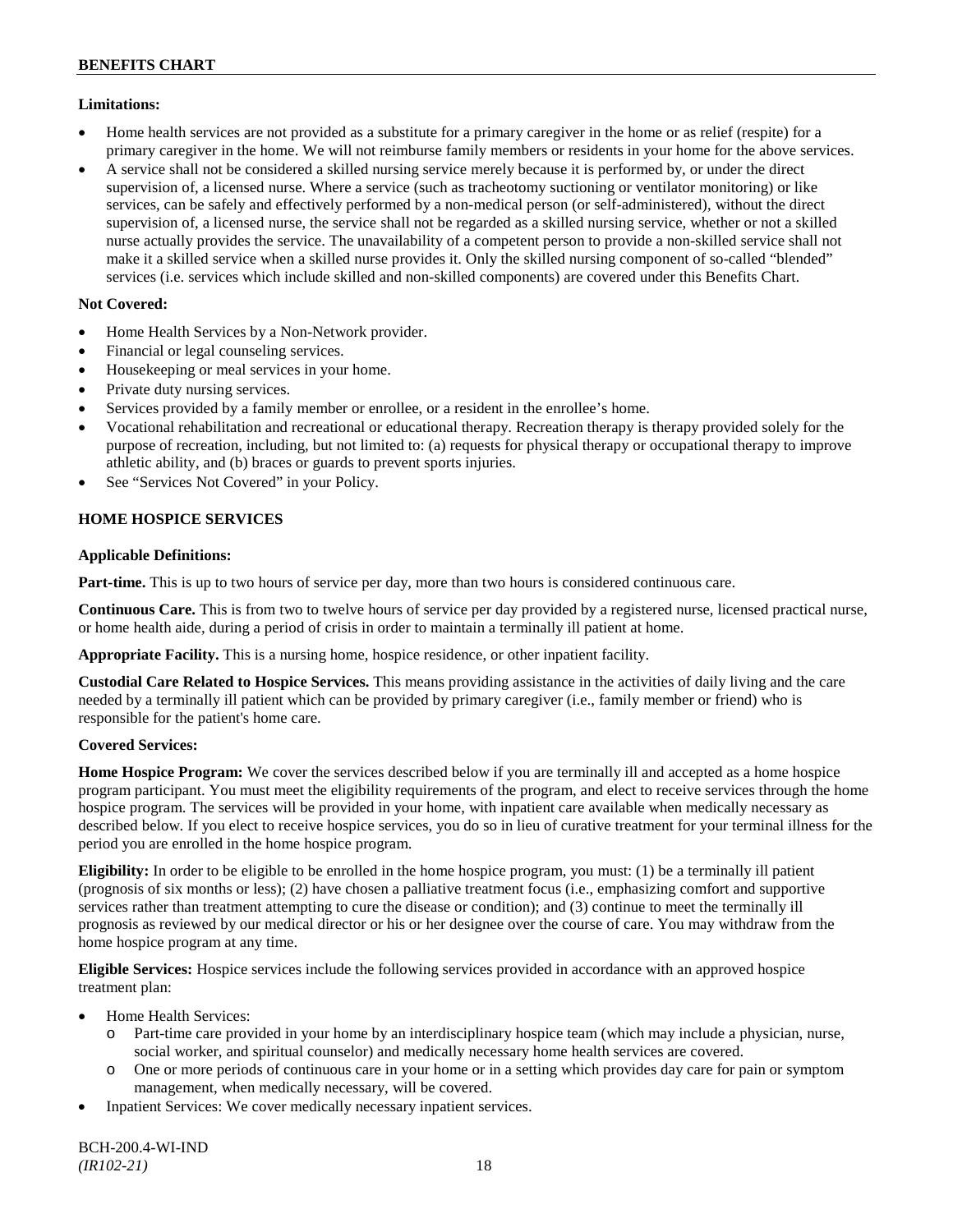- Other Services:
	- o Respite care is covered for care in your home or in an appropriate facility, to give your primary caregivers (i.e., family members or friends) rest and/or relief when necessary in order to maintain a terminally ill patient at home*.*
	- o Medically necessary medications for pain and symptom management.
	- o Semi-electric hospital beds and other durable medical equipment are covered.
	- o Emergency and non-emergency care is covered.

| <b>Network Benefits</b>      | <b>Non-Network Benefits</b> |
|------------------------------|-----------------------------|
| 75% of the charges incurred. | No coverage.                |

Respite care is limited to 5 days per episode, and respite care and continuous care combined are limited to 30 days.

# **Not Covered:**

- Home Hospice Services by a Non-Network provider.
- Financial or legal counseling services.
- Housekeeping or meal services in your home.
- Custodial or maintenance care related to hospice services, whether provided in the home or in a nursing home.
- Any service not specifically described as covered services under this home hospice services benefits.
- Any services provided by members of your family or residents in your home.
- See "Services Not Covered" in your Policy.

# **HOSPITAL AND SKILLED NURSING FACILITY SERVICES**

# **Covered Services:**

We cover services as described below.

# **Medical or Surgical Hospital Services**

**Inpatient Hospital Services:** We cover the following medical or surgical services, for the treatment of acute illness or injury, which require the level of care only provided in an acute care facility. These services must be authorized by a physician.

Inpatient hospital services include: room and board; the use of operating or maternity delivery rooms; intensive care facilities; newborn nursery facilities; general nursing care, anesthesia, laboratory and diagnostic imaging services, radiation therapy, physical therapy, prescription drugs or other medications administered during treatment, blood and blood products (unless replaced), and blood derivatives, and other diagnostic or treatment related hospital services; physician and other professional medical and surgical services provided while in the hospital, including gender reassignment surgery that meets medical coverage criteria.

We cover, following a vaginal delivery, a minimum of 48 hours of inpatient care for the mother and newborn child. We cover, following a caesarean section delivery, a minimum of 96 hours of inpatient care for the mother and newborn child.

Health insurance issuers generally may not, under Federal law, restrict benefits for any hospital length of stay in connection with childbirth for the mother of newborn child to less than 48 hours following a vaginal delivery, or less than 96 hours following a caesarean section. However, Federal law generally does not prohibit the mother's or newborn's attending provider, after consulting with the mother, from discharging the mother or her newborn earlier than 48 hours (or 96 hours as applicable). In any case plans and issuers may not, under Federal law, require that a provider obtain authorization from the plan or the insurance issuer for prescribing a length of stay not in excess of 48 hours (or 96 hours).

| Network Benefits             | <b>Non-Network Benefits</b>  |
|------------------------------|------------------------------|
| 75% of the charges incurred. | 50% of the charges incurred. |

Each Insured's admission or confinement, including that of a newborn child, is separate and distinct from the admission or confinement of any other Insured.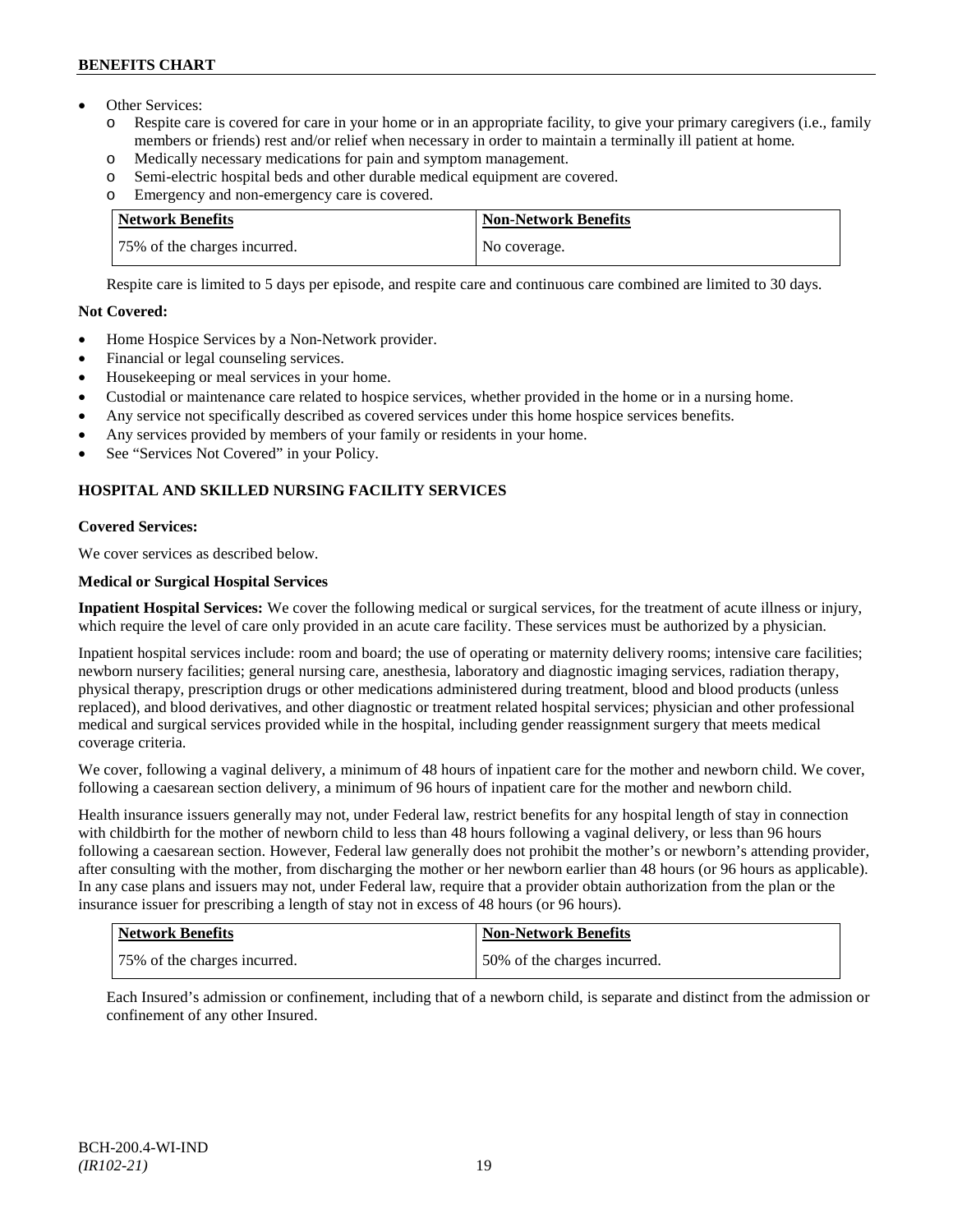**Outpatient Hospital, Ambulatory Care or Surgical Facility Services:** We cover the following medical and surgical services, for diagnosis or treatment of illness or injury on an outpatient basis. These services must be authorized by a physician.

Outpatient services include: use of operating rooms, maternity delivery rooms or other outpatient departments, rooms or facilities; and the following outpatient services: general nursing care, anesthesia, laboratory and diagnostic imaging services, radiation therapy, physical therapy, drugs administered during treatment, blood and blood products (unless replaced), and blood derivatives, and other diagnostic or treatment related outpatient services; physician and other professional medical and surgical services provided while an outpatient, including colonoscopies (starting at age 50, or under age 50 for people at high risk of colorectal cancer), and gender reassignment surgery that meets medical coverage criteria.

For Network Benefits, non-emergent, scheduled outpatient Magnetic Resonance Imaging (MRI) and Computed Tomography (CT) must be provided at a designated facility. Your physician or facility will obtain or verify prior authorization for these services, as needed.

To see the benefit level for diagnostic imaging services, laboratory services and physical therapy, see benefits under Diagnostic Imaging Services, Laboratory Services and Physical Therapy in this Benefits Chart.

| <b>Network Benefits</b>      | Non-Network Benefits         |
|------------------------------|------------------------------|
| 75% of the charges incurred. | 50% of the charges incurred. |

**Skilled Nursing Facility Care:** We cover room and board, daily skilled nursing and related ancillary services for post-acute treatment and rehabilitative care of illness or injury that meets medical coverage criteria.

| <b>Network Benefits</b>                      | <b>Non-Network Benefits</b>                  |
|----------------------------------------------|----------------------------------------------|
| 75% of the charges incurred.                 | 150% of the charges incurred.                |
| Limited to a 30 day maximum per confinement. | Limited to a 30 day maximum per confinement. |

Each day of services provided under the Network Benefits and Non-Network Benefits, combined, applies toward the maximum shown above.

# **Not Covered:**

- Services for items for personal convenience, such as television rental, are not covered.
- See "Services Not Covered" in your Policy.

# **INFERTILITY SERVICES**

# **Covered Services:**

We cover the diagnosis of infertility. These services include diagnostic procedures and tests provided in connection with an infertility evaluation, office visits and consultations to diagnose infertility.

| Network Benefits                                                                                                                       | <b>Non-Network Benefits</b> |
|----------------------------------------------------------------------------------------------------------------------------------------|-----------------------------|
| 100% of the charges incurred, subject to a copayment of 150% of the charges incurred.<br>\$60 per visit.<br>Deductible does not apply. |                             |

Coverage is limited to office visits and consultations to diagnose infertility. Treatment is not covered.

# **Not Covered:**

- Treatment of infertility, including, but not limited to, office visits, laboratory, diagnostic imaging services, and drugs for the treatment of infertility; assisted reproduction, including, but not limited to gamete intrafallopian tube transfer (GIFT), zygote intrafallopian tube transfer (ZIFT), intracytoplasmic sperm injection (ICSI), and/or in-vitro fertilization (IVF), and all charges associated with such procedures; reversal of sterilization; artificial insemination; and sperm, ova or embryo acquisition, retrieval or storage; however, we do cover office visits and consultations to diagnose infertility.
- Services related to the establishment of surrogate pregnancy and fees for a surrogate.
- See "Services Not Covered" in your Policy.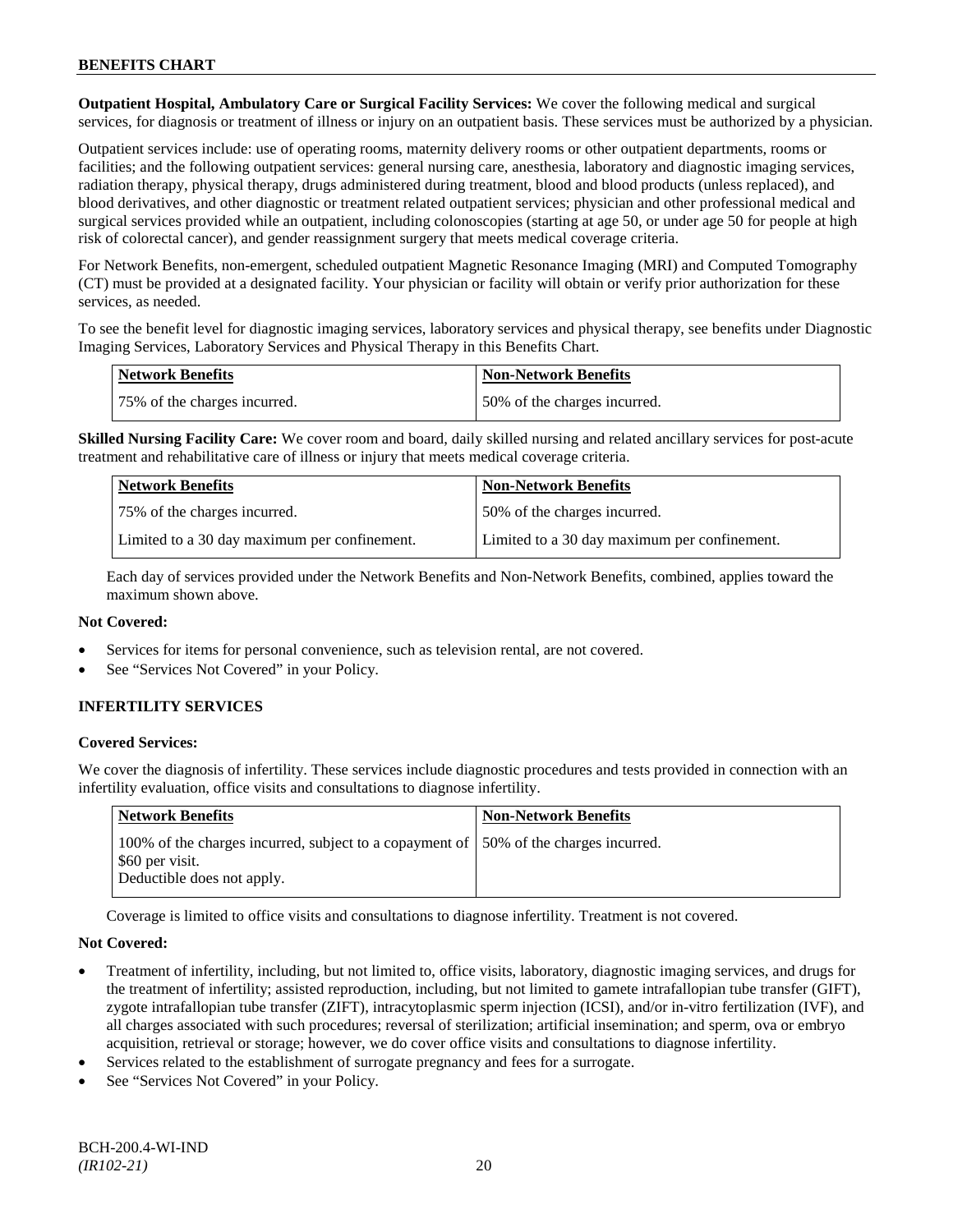# **LABORATORY SERVICES**

### **Covered Services:**

We cover laboratory tests when ordered by a provider and provided in a clinic or outpatient hospital facility. This includes blood tests to detect lead exposure in children between the ages of 6 months and 72 months.

To see the benefit level for inpatient hospital or skilled nursing facility services, see benefits under Inpatient Hospital and Skilled Nursing Facility Services in this Benefits Chart.

**Prostate-Specific Antigen (PSA) Test Coverage.** We cover prostate cancer screening for men 40 years of age or over who are symptomatic or in a high-risk category and for all men 50 years of age or older. Coverage includes prostate-specific antigen blood test and digital rectal examination.

| Network Benefits                                             | <b>Non-Network Benefits</b>  |
|--------------------------------------------------------------|------------------------------|
| 100\% of the charges incurred.<br>Deductible does not apply. | 50% of the charges incurred. |

#### **All other laboratory services**

#### **Services for Illness or Injury**

| Network Benefits                                            | <b>Non-Network Benefits</b>  |
|-------------------------------------------------------------|------------------------------|
| 100% of the charges incurred.<br>Deductible does not apply. | 50% of the charges incurred. |

#### **Preventive Services**

Laboratory services associated with preventive services are covered at the benefit level shown in the "Preventive Services" section of this Benefits Chart.

#### **Not Covered:**

See "Services Not Covered" in your Policy.

# **MASTECTOMY RECONSTRUCTION BENEFIT**

# **Covered Services:**

We cover reconstruction of the breast on which the mastectomy has been performed; surgery and reconstruction of the other breast to produce symmetrical appearance, and prostheses and physical complications of all stages of mastectomy, including lymphedemas.

| <b>Network Benefits</b>                               | <b>Non-Network Benefits</b>                           |
|-------------------------------------------------------|-------------------------------------------------------|
| Coverage level is same as corresponding Network       | Coverage level is same as corresponding Non-Network   |
| Benefits, depending on type of service provided, such | Benefits, depending on type of service provided, such |
| as Office Visits for Illness or Injury, Inpatient or  | as Office Visits for Illness or Injury, Inpatient or  |
| <b>Outpatient Hospital Services.</b>                  | Outpatient Hospital Services.                         |

#### **Not Covered:**

See "Services Not Covered" in your Policy.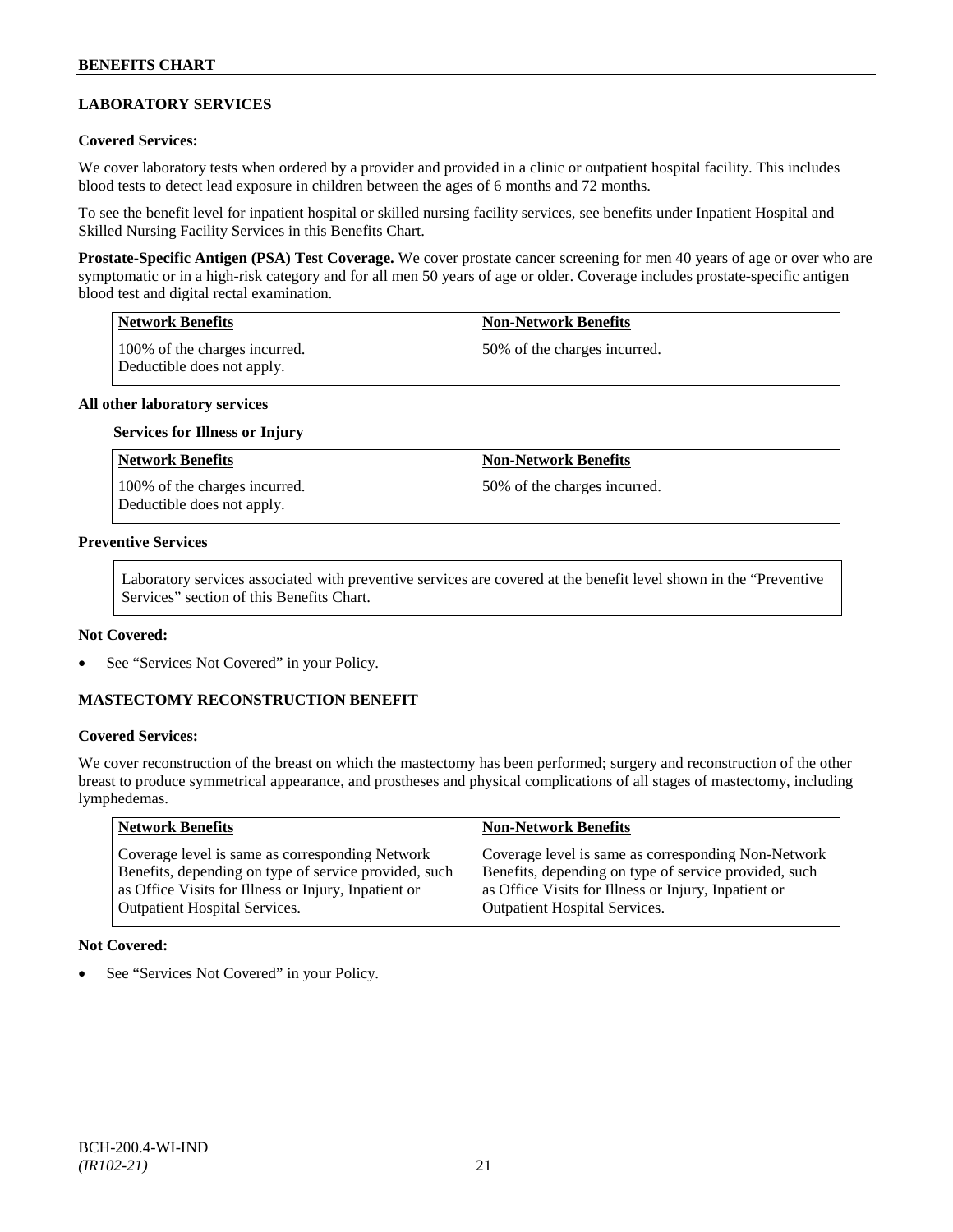# **MEDICATION THERAPY DISEASE MANAGEMENT PROGRAM**

# **Covered Services:**

If you meet our criteria for coverage, you may qualify for our Medication Therapy Disease Management Program.

The program covers consultations with a designated Network pharmacist.

Covered services are based on established medical policies, which are subject to periodic review and modification by the medical directors. These medical policies (medical coverage criteria) are available by calling Member Services, or logging on to your "*my*HealthPartners" account at [healthpartners.com.](http://www.healthpartners.com/)

| <b>Network Benefits</b>                                     | <b>Non-Network Benefits</b> |
|-------------------------------------------------------------|-----------------------------|
| 100% of the charges incurred.<br>Deductible does not apply. | No coverage.                |

#### **Not Covered:**

See "Services Not Covered" in your Policy.

# **OFFICE VISITS FOR ILLNESS OR INJURY**

#### **Covered Services:**

We cover the following when medically necessary: professional medical and surgical services and related supplies, including biofeedback, of physicians and other health care providers; blood and blood products (unless replaced) and blood derivatives.

We cover diagnosis and treatment of illness or injury to the eyes. Where contact or eye glass lenses are prescribed as medically necessary for the post-operative treatment of cataracts or for the treatment of aphakia, or keratoconus, we cover the initial evaluation, lenses and fitting. Insureds must pay for lens replacement beyond the initial pair.

#### **Office visits**

# **Primary Care Providers**

| <b>Network Benefits</b>                                                                                     | <b>Non-Network Benefits</b>  |
|-------------------------------------------------------------------------------------------------------------|------------------------------|
| 100% of the charges incurred, subject to your<br>copayment of \$25 per visit.<br>Deductible does not apply. | 50% of the charges incurred. |

# **Specialty Care Providers**

| <b>Network Benefits</b>                                                                                     | <b>Non-Network Benefits</b>  |
|-------------------------------------------------------------------------------------------------------------|------------------------------|
| 100% of the charges incurred, subject to your<br>copayment of \$60 per visit.<br>Deductible does not apply. | 50% of the charges incurred. |

# **Convenience Clinics**

| <b>Network Benefits</b>                                                                                                                | <b>Non-Network Benefits</b> |
|----------------------------------------------------------------------------------------------------------------------------------------|-----------------------------|
| 100% of the charges incurred, subject to a copayment of 150% of the charges incurred.<br>\$10 per visit.<br>Deductible does not apply. |                             |

# **Scheduled Telephone Visits**

| Network Benefits                                                                                                                      | <b>Non-Network Benefits</b> |
|---------------------------------------------------------------------------------------------------------------------------------------|-----------------------------|
| 100% of the charges incurred, subject to a copayment of 50% of the charges incurred.<br>\$10 per visit.<br>Deductible does not apply. |                             |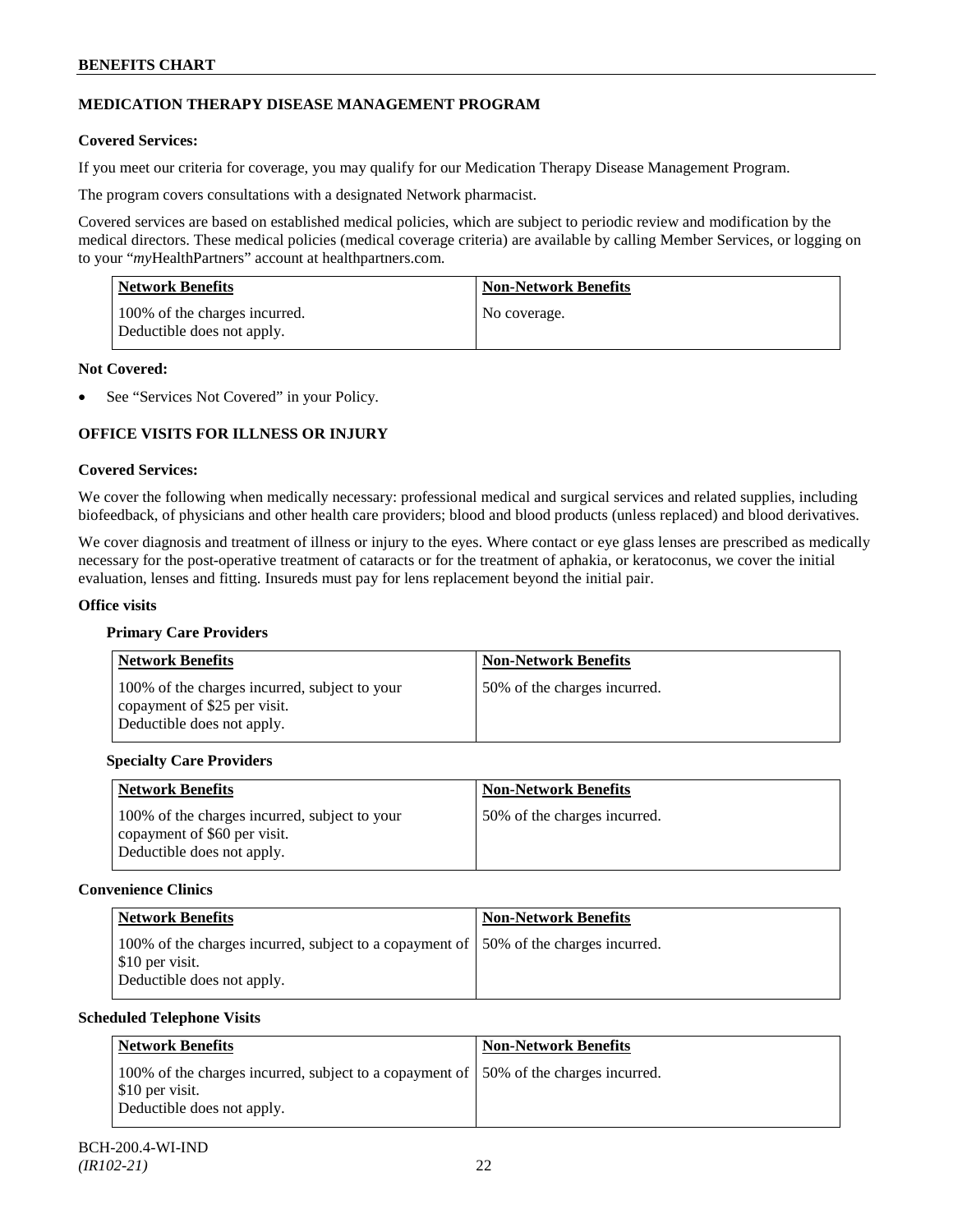# **E-visits**

# **Access to Online Care through virtuwell a[t virtuwell.com](http://www.virtuwell.com/)**

| <b>Network Benefits</b>                                     | <b>Non-Network Benefits</b> |
|-------------------------------------------------------------|-----------------------------|
| 100% of the charges incurred.<br>Deductible does not apply. | No coverage.                |

# **All Other E-visits**

| Network Benefits                                                                                                                       | <b>Non-Network Benefits</b> |
|----------------------------------------------------------------------------------------------------------------------------------------|-----------------------------|
| 100% of the charges incurred, subject to a copayment of 150% of the charges incurred.<br>\$10 per visit.<br>Deductible does not apply. |                             |

#### **Injections Administered in a Physician's Office, other than immunizations**

#### **Allergy Injections**

| <b>Network Benefits</b>                                                                                                                              | <b>Non-Network Benefits</b> |
|------------------------------------------------------------------------------------------------------------------------------------------------------|-----------------------------|
| 100% of the charges incurred, subject to a copayment of 150% of the charges incurred.<br>Select 2 per date of service.<br>Deductible does not apply. |                             |

#### **All Other Injections**

| Network Benefits                                                                                                                                | <b>Non-Network Benefits</b> |
|-------------------------------------------------------------------------------------------------------------------------------------------------|-----------------------------|
| 100% of the charges incurred, subject to a copayment of 150% of the charges incurred.<br>\$2 per date of service.<br>Deductible does not apply. |                             |

### **Not Covered:**

- Court ordered treatment, except as described in this Benefits Chart. Any resulting court ordered treatment for mental health services will be subject to the Policy's requirement for medical necessity.
- See "Services Not Covered" in your Policy.

# **PEDIATRIC EYEWEAR**

# **Covered Services:**

We cover pediatric eyewear for children, subject to our medical coverage criteria. Coverage under this provision will continue until the end of the month in which the child turns age 19. We also cover low vision services. These medical policies (medical coverage criteria) are available by calling Member Services, or logging on to your "*my*HealthPartners" account at [healthpartners.com.](http://www.healthpartners.com/)

| <b>Network Benefits</b>      | Non-Network Benefits |
|------------------------------|----------------------|
| 75% of the charges incurred. | No coverage.         |

Limited to one pair of eyeglasses (lenses and frames), or one pair of contact lenses per calendar year.

# **Not Covered:**

- Replacement of eyeglasses or contact lenses due to loss or theft.
- Contact lenses for cosmetic purposes.
- See "Services Not Covered" in your Policy.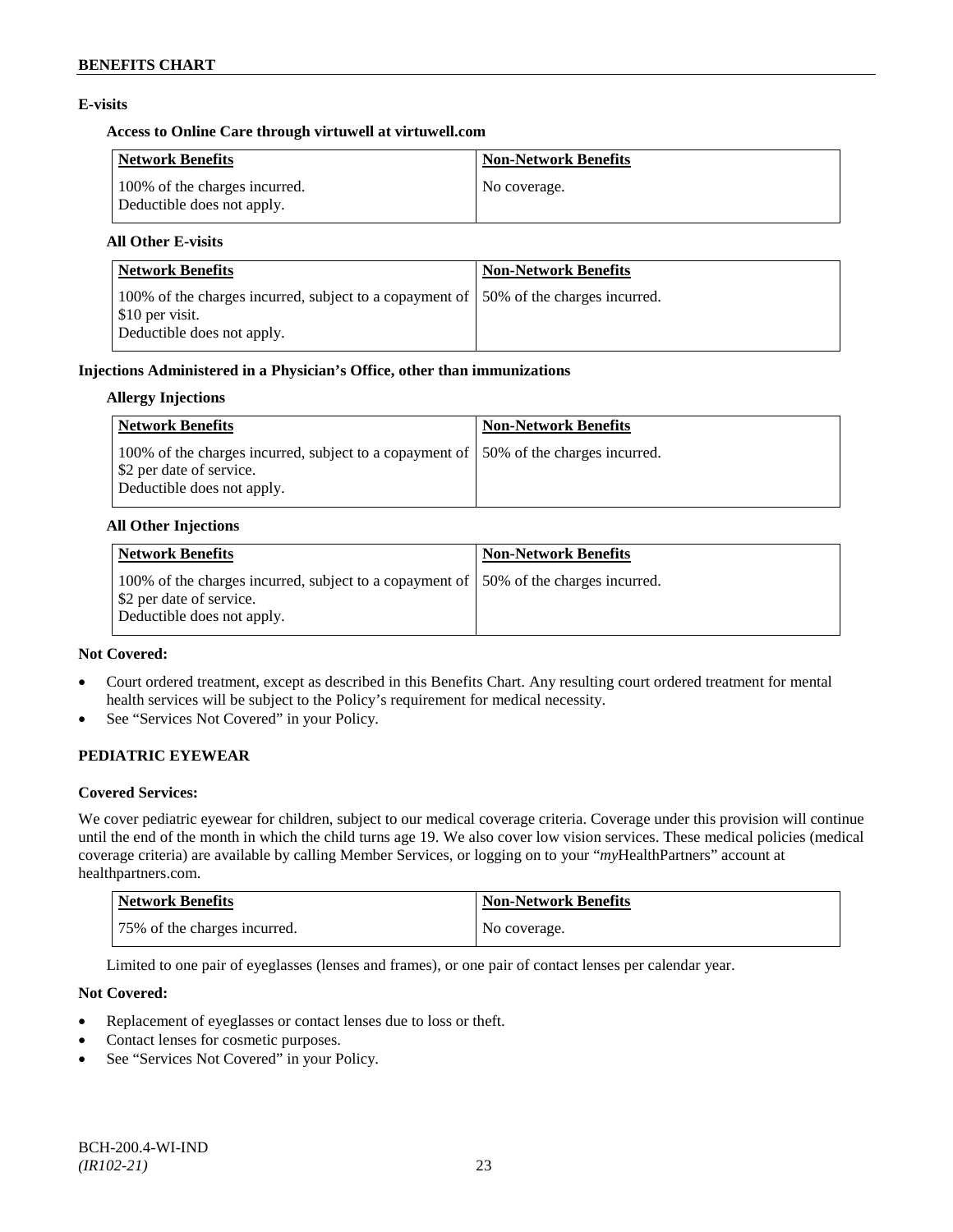# **PHYSICAL THERAPY, OCCUPATIONAL THERAPY, SPEECH THERAPY AND OTHER SPECIFIED THERAPIES**

# **Covered Services:**

We cover the following physical therapy, occupational therapy and speech therapy services:

- Medically necessary rehabilitative care to correct the effects of illness or injury.
- Habilitative services rendered for congenital, developmental or medical conditions which have significantly limited the successful initiation of normal speech and normal motor development.

Massage therapy which is performed in conjunction with other treatment/modalities by a physical or occupational therapist, is part of a prescribed treatment plan and is not billed separately is covered.

We cover services provided in a clinic. We also cover physical therapy provided in an outpatient hospital facility. To see the benefit level for inpatient hospital or skilled nursing facility services, see benefits under "Inpatient Hospital and Skilled Nursing Facility Services".

#### **Rehabilitative Care**

#### **Primary Care Providers**

| <b>Network Benefits</b>                                                                                                                                                                                      | <b>Non-Network Benefits</b>                                                                                                   |
|--------------------------------------------------------------------------------------------------------------------------------------------------------------------------------------------------------------|-------------------------------------------------------------------------------------------------------------------------------|
| 100% of the charges incurred, subject to your<br>copayment of \$25 per visit.<br>Deductible does not apply.<br>Physical, Occupational and Speech Therapy are limited<br>to 20 visits each per calendar year. | 50% of the charges incurred.<br>Physical, Occupational and Speech Therapy are limited<br>to 20 visits each per calendar year. |

#### **Specialty Care Providers**

| <b>Network Benefits</b>                                                                                                                                                                                      | <b>Non-Network Benefits</b>                                                                                                   |
|--------------------------------------------------------------------------------------------------------------------------------------------------------------------------------------------------------------|-------------------------------------------------------------------------------------------------------------------------------|
| 100% of the charges incurred, subject to your<br>copayment of \$60 per visit.<br>Deductible does not apply.<br>Physical, Occupational and Speech Therapy are limited<br>to 20 visits each per calendar year. | 50% of the charges incurred.<br>Physical, Occupational and Speech Therapy are limited<br>to 20 visits each per calendar year. |

In addition to the services provided above, we cover a minimum of:

20 visits per calendar year for pulmonary rehabilitation therapy,

36 visits per calendar year for cardiac rehabilitation therapy,

30 visits per calendar year for post-cochlear implant aural therapy,

20 visits per calendar year for cognitive rehabilitation therapy.

Visit limits by a Primary Care Provider and/or Specialty Care Providers are combined. The maximum number of visits are combined for Network Benefits and Non-Network Benefits.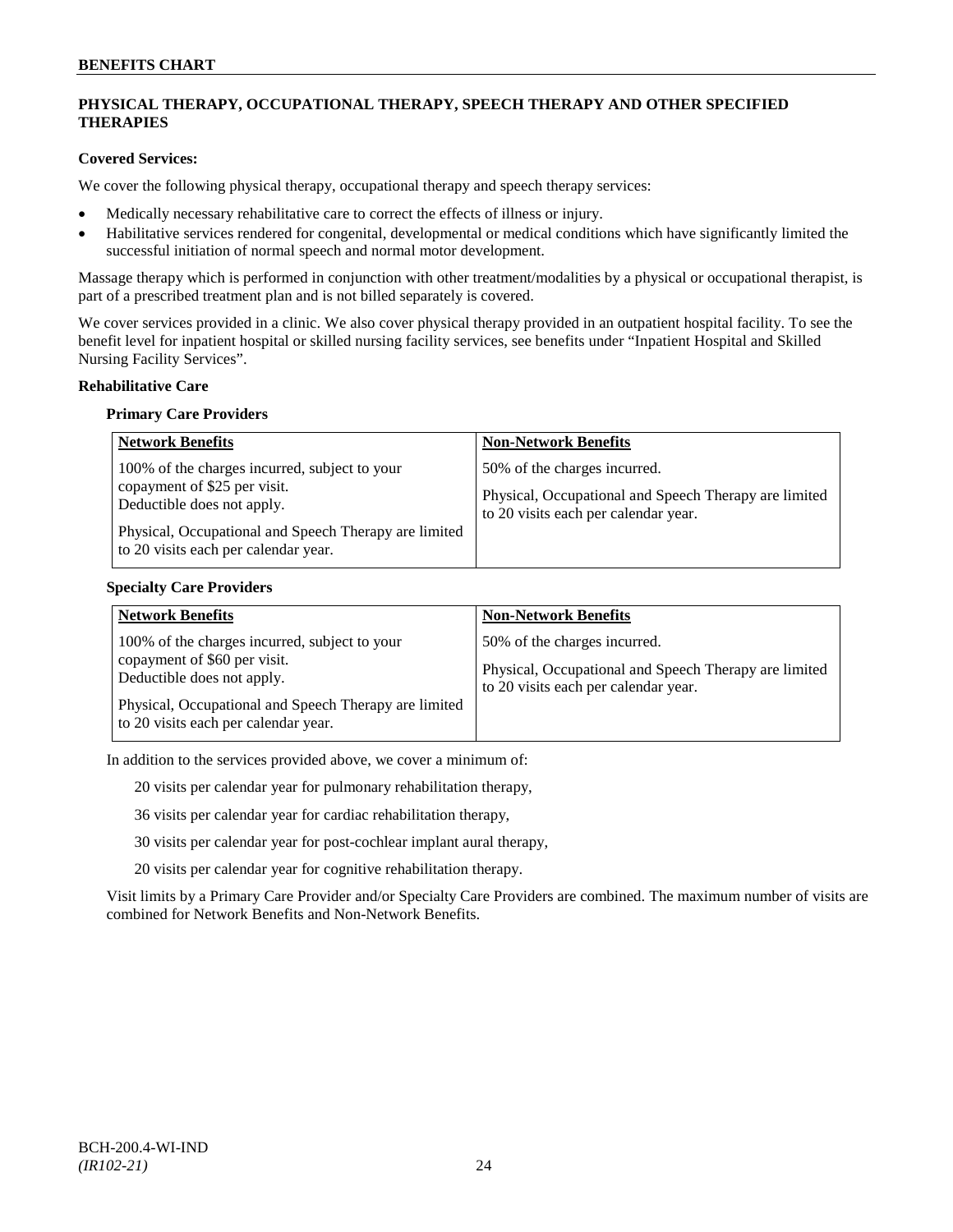# **Habilitative Care**

# **Primary Care Providers**

| <b>Network Benefits</b>                                                                                                                                                                                      | <b>Non-Network Benefits</b>                                                                                                   |
|--------------------------------------------------------------------------------------------------------------------------------------------------------------------------------------------------------------|-------------------------------------------------------------------------------------------------------------------------------|
| 100% of the charges incurred, subject to your<br>copayment of \$25 per visit.<br>Deductible does not apply.<br>Physical, Occupational and Speech Therapy are limited<br>to 20 visits each per calendar year. | 50% of the charges incurred.<br>Physical, Occupational and Speech Therapy are limited<br>to 20 visits each per calendar year. |

# **Specialty Care Providers**

| <b>Network Benefits</b>                                                                                                                                                                                      | <b>Non-Network Benefits</b>                                                                                                   |
|--------------------------------------------------------------------------------------------------------------------------------------------------------------------------------------------------------------|-------------------------------------------------------------------------------------------------------------------------------|
| 100% of the charges incurred, subject to your<br>copayment of \$60 per visit.<br>Deductible does not apply.<br>Physical, Occupational and Speech Therapy are limited<br>to 20 visits each per calendar year. | 50% of the charges incurred.<br>Physical, Occupational and Speech Therapy are limited<br>to 20 visits each per calendar year. |

Visit limits by a Primary Care Provider and/or Specialty Care Providers are combined**.** The maximum number of visits is combined for Network Benefits and Non-Network Benefits.

# **Not Covered:**

- Massage therapy for the purpose of comfort or convenience of the Insured.
- See "Services Not Covered" in your Policy.

# **PRESCRIPTION DRUG SERVICES**

# **Covered Services:**

We cover prescription drugs and medications that can be self-administered or are administered in a physician's office.

# **For Network Benefits, drugs and medications must be obtained at a network pharmacy.**

# **Outpatient Drugs (except as specified below)**

| <b>Network Benefits</b>                                                                                                                                                                                                                                        | <b>Non-Network Benefits</b>  |
|----------------------------------------------------------------------------------------------------------------------------------------------------------------------------------------------------------------------------------------------------------------|------------------------------|
| 100% of the charges incurred, subject to a copayment of<br>\$5 for generic low cost formulary drugs, and 100% of<br>the charges incurred, subject to a copayment of \$25 for<br>generic high cost formulary drugs.<br>Deductible does not apply.               | 50% of the charges incurred. |
| Brand name formulary drugs are covered at 75% of the<br>charges incurred.                                                                                                                                                                                      |                              |
| Non-formulary drugs are covered at 50% of the charges<br>incurred.                                                                                                                                                                                             |                              |
| In no event will your cost for a formulary insulin drug<br>exceed \$25. Deductible does not apply to formulary<br>insulin drugs.                                                                                                                               |                              |
| Oral chemotherapy drugs are included on the<br>Specialty Drug List. However, you pay the applicable<br>outpatient drug copayment. As required by Wisconsin<br>law, your maximum copayment will not be more than<br>\$100 per prescription for a 30-day supply. |                              |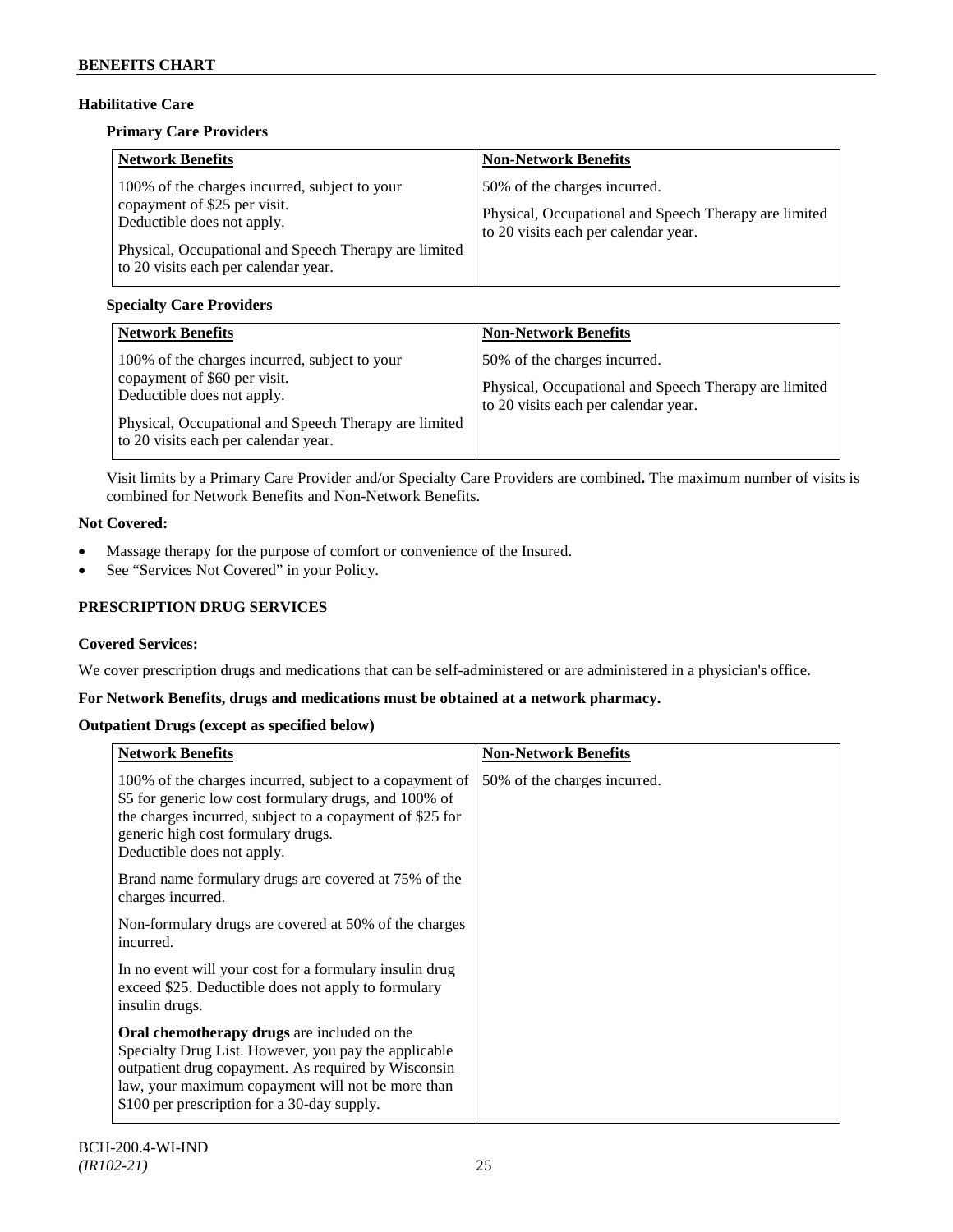# **Mail Order Drugs**

| <b>Network Benefits</b>                                                                                                                                                                                            | <b>Non-Network Benefits</b> |
|--------------------------------------------------------------------------------------------------------------------------------------------------------------------------------------------------------------------|-----------------------------|
| For your convenience, you may also get up to a 90-day<br>supply of outpatient prescription drugs that can be self-<br>administered through the designated mail order service.                                      | See Network Benefits.       |
| Outpatient drugs ordered through this service are.<br>covered at the benefit percent and copayments shown in<br><b>Outpatient Drugs above.</b>                                                                     |                             |
| New prescriptions to treat chronic conditions and trial<br>drugs will be limited to quantity limits described at the<br>end of this section. You will have to pay one copayment<br>for your initial 30-day supply. |                             |
| Specialty Drugs are not available through the mail order<br>service.                                                                                                                                               |                             |

# **Tobacco Cessation Drugs are covered for all FDA approved tobacco cessation drugs**

| Network Benefits                                            | <b>Non-Network Benefits</b>  |
|-------------------------------------------------------------|------------------------------|
| 100% of the charges incurred.<br>Deductible does not apply. | 50% of the charges incurred. |

# **Contraceptive Drugs**

| <b>Network Benefits</b>                                                                                                                                         | <b>Non-Network Benefits</b>  |
|-----------------------------------------------------------------------------------------------------------------------------------------------------------------|------------------------------|
| 100% of the charges incurred for formulary drugs.<br>Deductible does not apply.                                                                                 | 50% of the charges incurred. |
| If a physician requests that a Non-Formulary<br>contraceptive drug be dispensed as written, the drug<br>will be covered at 100%, not subject to the deductible. |                              |

# **Specialty Drugs that are Self-Administered**

| <b>Network Benefits</b>                                                                                                                                                                                                                                               | <b>Non-Network Benefits</b> |
|-----------------------------------------------------------------------------------------------------------------------------------------------------------------------------------------------------------------------------------------------------------------------|-----------------------------|
| 50% of the charges incurred.                                                                                                                                                                                                                                          | No coverage.                |
| <b>Oral chemotherapy drugs</b> are included on the<br>Specialty Drug List. However, you pay the applicable<br>outpatient drug copayment. As required by Wisconsin<br>law, your maximum copayment will not be more than<br>\$100 per prescription for a 30-day supply. |                             |

In order for the plan to better manage available manufacturer-funded copayment assistance, copayments for certain specialty medications may vary and be set to approximate the maximum of any available manufacturer-funded copayment assistance programs. However, in no case will true out-of-pocket costs to the Insured be greater than the maximum copayment/coinsurance shown in this Benefits Chart. Manufacturer-funded copayment assistance received by an Insured will not apply to the Insured's annual deductible or out-of-pocket limit.

Specialty Drugs are limited to drugs on the Specialty Drug List and must be obtained from a designated vendor.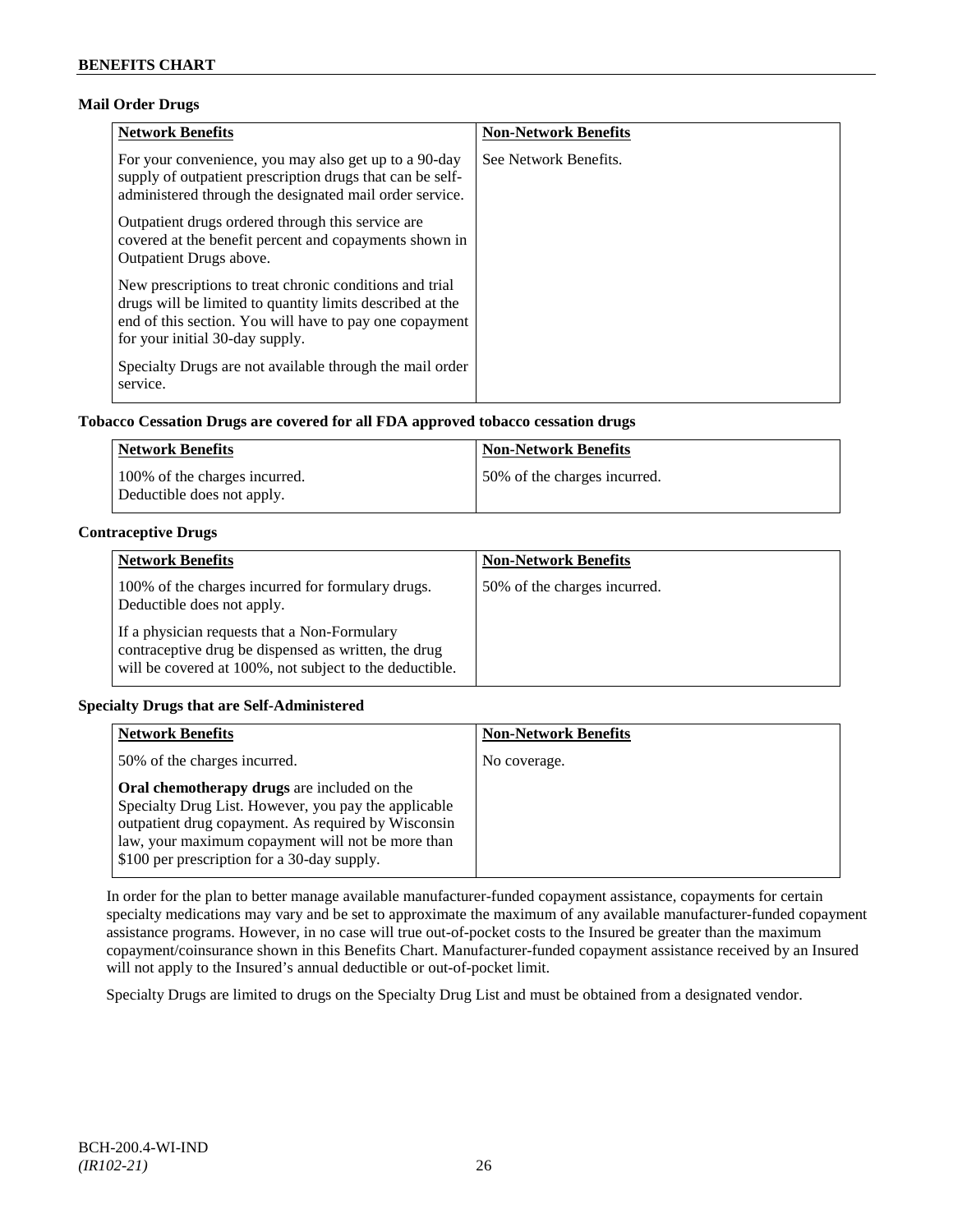# **Limitations:**

- Certain drugs may require prior authorization as indicated on the Formulary. HealthPartners may require prior authorization for the drug and also the site where the drug will be provided. Certain drugs are subject to our utilization review process and quantity limits.
- Certain non-formulary drugs require prior authorization. In addition, certain drugs may be subject to any quantity limits applied as part of our trial program.
- If an Insured requests a brand name drug when there is a generic equivalent, the brand name drug will be covered up to the charge that would apply to the generic drug, minus any required copayment. If a physician requests that a brand name drug be dispensed as written, the drug will be paid at the non-formulary benefit.
- We may require Insureds to try over-the-counter (OTC) drug alternatives before approving more costly formulary prescription drugs.
- Unless otherwise specified in the Prescription Drug Services section, you may receive up to a 30-day supply per prescription.
- New prescriptions to treat certain chronic conditions are limited to a 30-day supply.
- A 90-day supply will be covered and dispensed only at pharmacies that participate in our extended day supply program.
- No more than a 30-day supply of Specialty Drugs will be covered and dispensed at a time unless it's a manufacturer supplied drug that cannot be split that supplies the Insured with more than a 30-day supply.
- If a copayment is required, you must pay one copayment for each 30-day supply, or portion thereof.

# **Not Covered:**

- Replacement of prescription drugs, medications, equipment and supplies due to loss, damage or theft.
- Nonprescription (over-the-counter) drugs or medications, including, but not limited to, vitamins, supplements, homeopathic remedies, and non-FDA approved drugs, unless listed on the Formulary and prescribed by a physician or legally authorized health care provider under applicable state and federal law. This exclusion does not include over-thecounter contraceptives for women as allowed under the Affordable Care Act when the Insured obtains a prescription for the item. In addition, if the Insured obtains a prescription, this exclusion does not include aspirin to prevent cardiovascular disease for men and women of certain ages; folic acid supplements for women who may become pregnant; fluoride chemoprevention supplements for children without fluoride in their water source; and iron supplements for children age 6- 12 who are at risk for anemia.
- All drugs for the treatment of sexual dysfunction.
- All drugs for the treatment of growth deficiency.
- All drugs for the treatment of infertility.
- Medical cannabis.
- Drugs on the Excluded Drug List. The Excluded Drug List includes select drugs within a therapy class that are not eligible for coverage. This includes drugs that may be excluded for certain indications. The Excluded Drug List is available at [healthpartners.com.](http://www.healthpartners.com/)
- Drugs that are newly approved by the FDA until they are reviewed and approved by HealthPartners Pharmacy and Therapeutics Committee.
- Medical devices approved by the FDA will not be covered under the Prescription Drug Services section unless they are on our formulary. Covered medical devices are generally submitted and reimbursed under your medical benefits.
- See "Services Not Covered" in your Policy.

# **PREVENTIVE SERVICES**

# **Applicable Definitions:**

**Routine Preventive Services** are routine healthcare services that include screenings, check-ups and counseling to prevent illness, disease or other health problems before symptoms occur.

**Diagnostic Services** are services to help a provider understand your symptoms, diagnose illness and decide what treatment may be needed. They may be the same services that are listed as preventive services, but they are being used as diagnostic services. Your provider will determine if these services are preventive or diagnostic. These services are not preventive if received as part of a visit to diagnose, manage or maintain an acute or chronic medical condition, illness or injury. When that occurs, unless otherwise indicated below, standard deductibles, copayments or coinsurance apply.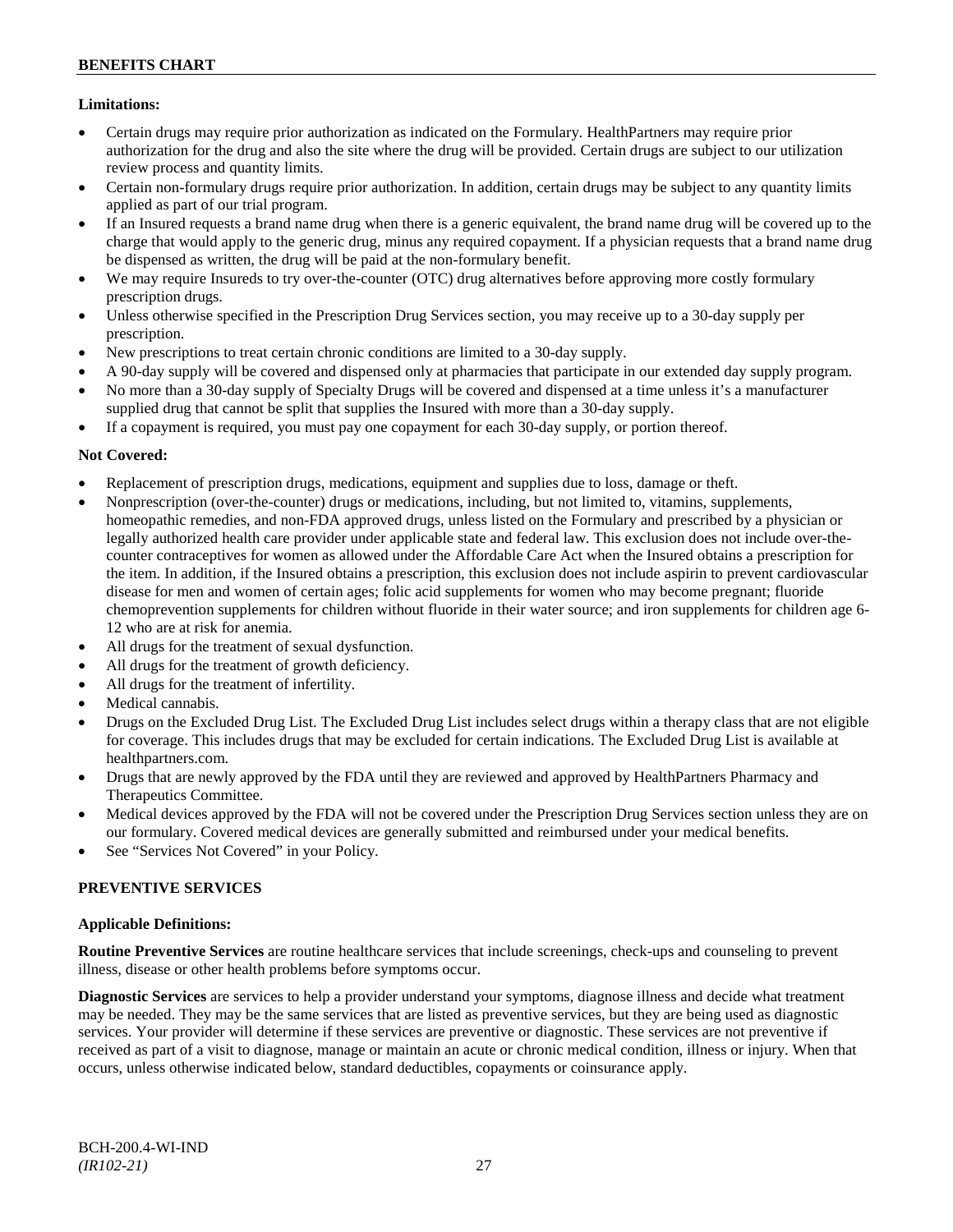# **Covered Services:**

We cover preventive services that meet any of the requirements under the Affordable Care Act (ACA) shown in the bulleted items below. These preventive services are covered at 100% under the Network Benefits with no deductible, copayments or coinsurance. (If a preventive service is not required by the ACA and it is covered at a lower benefit level, it will be specified below.) Preventive benefits mandated under the ACA are subject to periodic review and modification. Changes would be effective in accordance with the federal rules. Preventive services mandated by the ACA include:

- Evidence-based items or services that have in effect a rating of A or B in the current recommendations of the United States Preventive Services Task Force with respect to the individual;
- Immunizations for routine use in children, adolescents, and adults that have in effect a recommendation from the Advisory Committee on Immunization Practices of the Centers for Disease Control and Prevention with respect to the individual;
- With respect to infants, children, and adolescents, evidence-informed preventive care and screenings provided for in comprehensive guidelines supported by the Health Resources and Services Administration; and
- With respect to women, preventive care and screenings provided for in comprehensive guidelines supported by the Health Resources and Services Administration.

Covered services are based on established medical policies, which are subject to periodic review and modification by the medical or dental directors. These medical policies (medical coverage criteria) are available by calling Member Services, or logging on to your "*my*HealthPartners" account at [healthpartners.com.](http://www.healthpartners.com/)

# **ACA and state mandated preventive services are covered as follows:**

**Routine Health Exams and Periodic Health Assessments**. A physician or health care provider will counsel you as to how often health assessments are needed based on age, sex and health status. This includes screening and counseling for tobacco cessation and all FDA approved tobacco cessation medications including over-the-counter drugs (as shown in the Prescription Drug Services section).

| <b>Network Benefits</b>                                     | <b>Non-Network Benefits</b>  |
|-------------------------------------------------------------|------------------------------|
| 100% of the charges incurred.<br>Deductible does not apply. | 50% of the charges incurred. |

**Child Health Supervision Services.** This includes pediatric preventive services such as newborn screenings, appropriate immunizations, developmental assessments and laboratory services appropriate to the age of the child from birth to 72 months, and appropriate immunizations to age 18.

| <b>Network Benefits</b>                                     | <b>Non-Network Benefits</b>  |
|-------------------------------------------------------------|------------------------------|
| 100% of the charges incurred.<br>Deductible does not apply. | 50% of the charges incurred. |

#### **Routine Prenatal Care and Exams**

| <b>Network Benefits</b>                                     | <b>Non-Network Benefits</b>  |
|-------------------------------------------------------------|------------------------------|
| 100% of the charges incurred.<br>Deductible does not apply. | 50% of the charges incurred. |

**Routine Postnatal Care.** This includes health exams, assessments, education and counseling relating to the period immediately after childbirth.

| <b>Network Benefits</b>                                     | <b>Non-Network Benefits</b>  |
|-------------------------------------------------------------|------------------------------|
| 100% of the charges incurred.<br>Deductible does not apply. | 50% of the charges incurred. |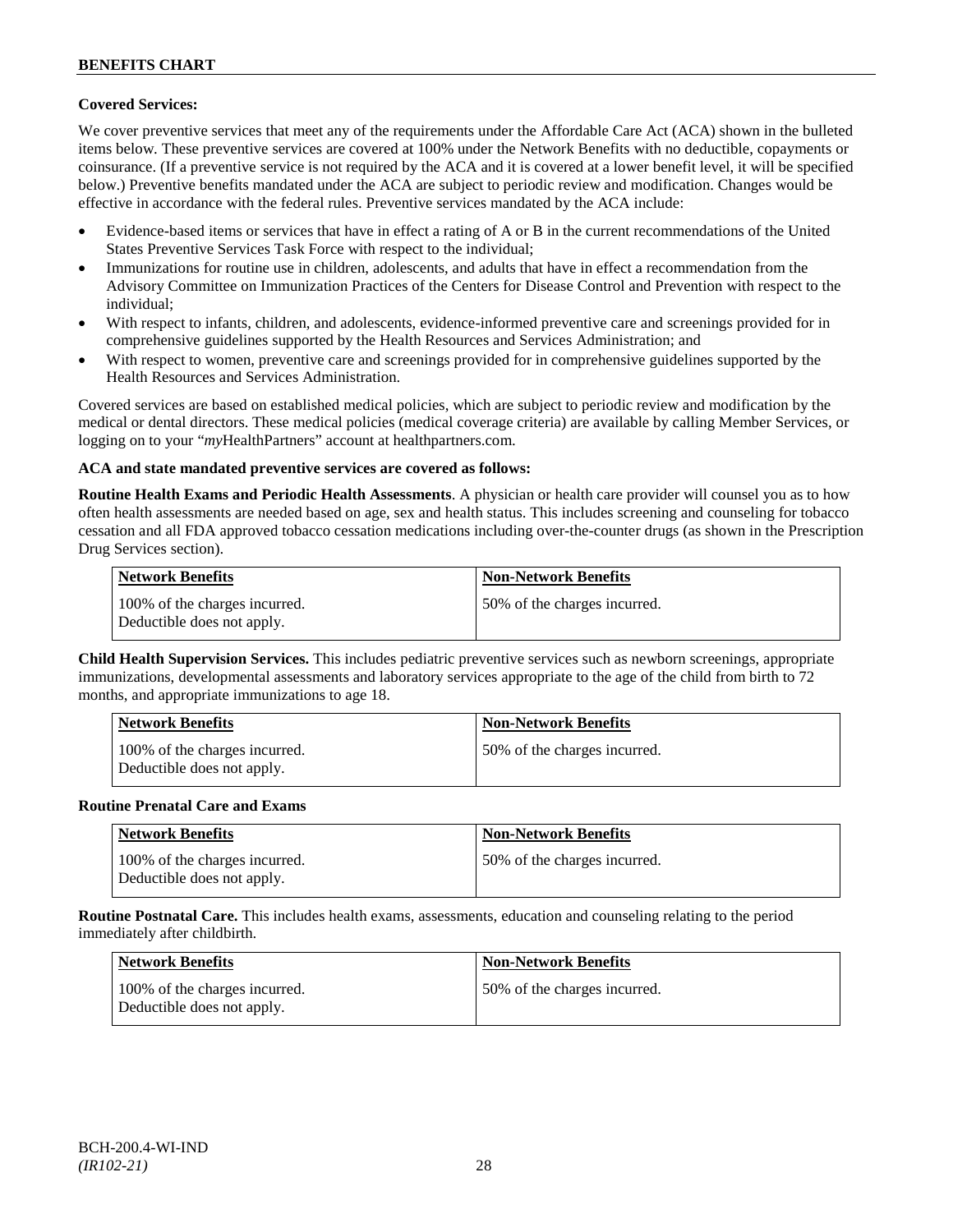**Routine Screening Procedures for Cancer.** This includes colorectal screening starting at age 50 and under age 50 for people at high risk of colorectal cancer. This also includes other cancer screenings recommended by the USPSTF with an A or B rating. Women's preventive health services below describe additional routine screening procedures for cancer.

| <b>Network Benefits</b>                                     | <b>Non-Network Benefits</b>  |
|-------------------------------------------------------------|------------------------------|
| 100% of the charges incurred.<br>Deductible does not apply. | 50% of the charges incurred. |

# **Routine Eye and Hearing Exams for members under the age of 22**

| <b>Network Benefits</b>                                     | <b>Non-Network Benefits</b>  |
|-------------------------------------------------------------|------------------------------|
| 100% of the charges incurred.<br>Deductible does not apply. | 50% of the charges incurred. |

**Professional Voluntary Family Planning Services.** This includes services to prevent or delay a pregnancy, including counseling and education. Services must be provided by a licensed provider.

| Network Benefits                                            | <b>Non-Network Benefits</b>  |
|-------------------------------------------------------------|------------------------------|
| 100% of the charges incurred.<br>Deductible does not apply. | 50% of the charges incurred. |

#### **Adult Immunizations**

| Network Benefits              | Non-Network Benefits          |
|-------------------------------|-------------------------------|
| 100% of the charges incurred. | 100% of the charges incurred. |
| Deductible does not apply.    | Deductible does not apply.    |

**Women's Preventive Health Services.** This includes mammograms, screenings for cervical cancer (pap smears), breast pumps, human papillomavirus (HPV) testing, counseling for sexually transmitted infections, counseling and screening for human immunodeficiency virus (HIV), and all FDA approved contraceptive methods as prescribed by a doctor, sterilization procedures, education and counseling (see the Prescription Drug Services section for coverage of oral contraceptive drugs). We also provide genetic screening for BRCA if someone in your family has the gene or you have a diagnosis of cancer.

The U.S. Preventive Services Task Force (USPSTF) recommends screening mammography, with or without clinical breast examination (CBE), every 1-2 years for women aged 40 and older. For women age 50 and older, we cover an annual mammogram.

| <b>Network Benefits</b>                                     | <b>Non-Network Benefits</b>  |
|-------------------------------------------------------------|------------------------------|
| 100% of the charges incurred.<br>Deductible does not apply. | 50% of the charges incurred. |

**Obesity Screening and Management.** We cover obesity screening and counseling for all ages during a routine preventive care exam. If you are age 18 or older and have a body mass index of 30 or more, we also cover intensive obesity management to help you lose weight. Your primary care doctor can coordinate these services.

| <b>Network Benefits</b>                                     | <b>Non-Network Benefits</b>  |
|-------------------------------------------------------------|------------------------------|
| 100% of the charges incurred.<br>Deductible does not apply. | 50% of the charges incurred. |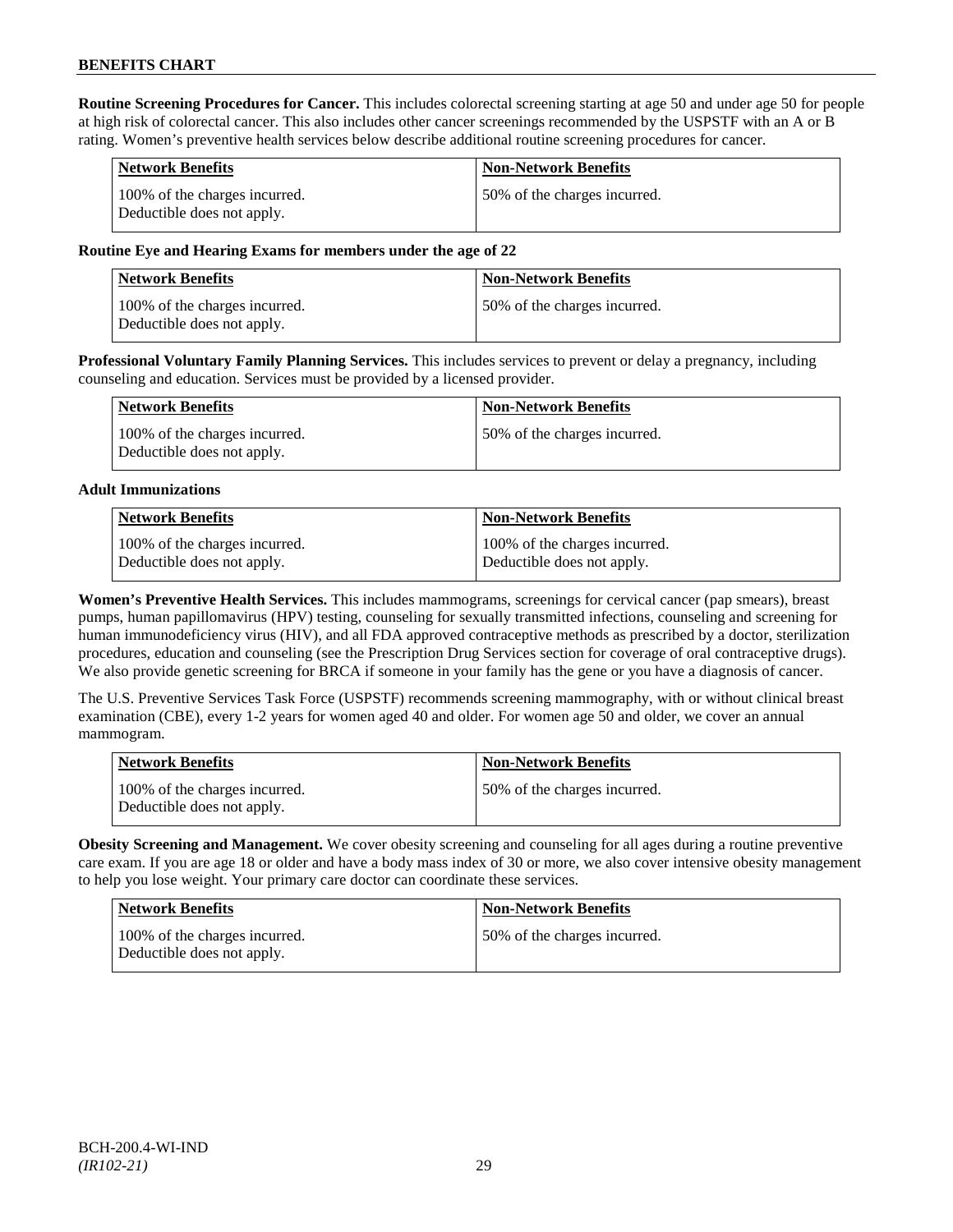**Preventive Medications.** We cover preventive medications currently recommended by USPSTF with an A or B rating if they are prescribed by your medical provider and they are listed on our Formulary. Preventive medications are subject to periodic review and modification. Changes would be effective in accordance with the federal rules and reflected in our current medical coverage criteria for preventive care services.

| <b>Network Benefits</b>                                     | <b>Non-Network Benefits</b>  |
|-------------------------------------------------------------|------------------------------|
| 100% of the charges incurred.<br>Deductible does not apply. | 50% of the charges incurred. |

# **In addition to any ACA or state mandated preventive services referenced above, we cover the following eligible preventive services:**

# **Routine Hearing Exams for Adults Age 22 and older**

| Network Benefits             | <b>Non-Network Benefits</b>  |
|------------------------------|------------------------------|
| 75% of the charges incurred. | 50% of the charges incurred. |

**Ovarian Cancer Surveillance Tests for women who are at risk.** "At risk for ovarian cancer" means (1) having a family history that includes any of the following: one or more first-degree or second-degree relatives with ovarian cancer, clusters of female relatives with breast cancer or nonpolyposis colorectal cancer; or (2) testing positive for BRCA1 or BRCA2 mutations. "Surveillance tests for ovarian cancer" means annual screening using: CA-125 serum tumor marker testing, transvaginal ultrasound, pelvic examination or other proven ovarian cancer screening tests currently being evaluated by the federal Food and Drug Administration or by the National Cancer Institute.

| <b>Network Benefits</b>                                 | <b>Non-Network Benefits</b>                             |
|---------------------------------------------------------|---------------------------------------------------------|
| Coverage level is same as corresponding Network         | Coverage level is same as corresponding Non-Network     |
| Benefit, depending on type of service provided, such as | Benefit, depending on type of service provided, such as |
| Diagnostic Imaging Services, Laboratory Services        | Diagnostic Imaging Services, Laboratory Services        |
| Office Visits for Illness or Injury, or Preventive      | Office Visits for Illness or Injury, or Preventive      |
| Services.                                               | Services.                                               |

# **Limitations:**

• Services are not preventive if received as part of a visit to diagnose, manage or maintain an acute or chronic medical condition, illness or injury. When that occurs, unless otherwise indicated above, standard deductibles, copayments or coinsurance apply.

# **Not Covered:**

- Routine eye exams for adults age 22 and older.
- See "Services Not Covered" in your Policy.

# **TRANSPLANT SERVICES**

# **Applicable Definitions:**

**Autologous.** This is when the source of cells is from the individual's own marrow or stem cells.

**Allogeneic.** This is when the source of cells is from a related or unrelated donor's marrow or stem cells.

**Allogeneic Bone Marrow Transplant.** This is when the bone marrow is harvested from the related or unrelated donor and stored. The patient undergoes treatment which includes tumor ablation with high-dose chemotherapy and/or radiation. The bone marrow is reinfused (transplanted).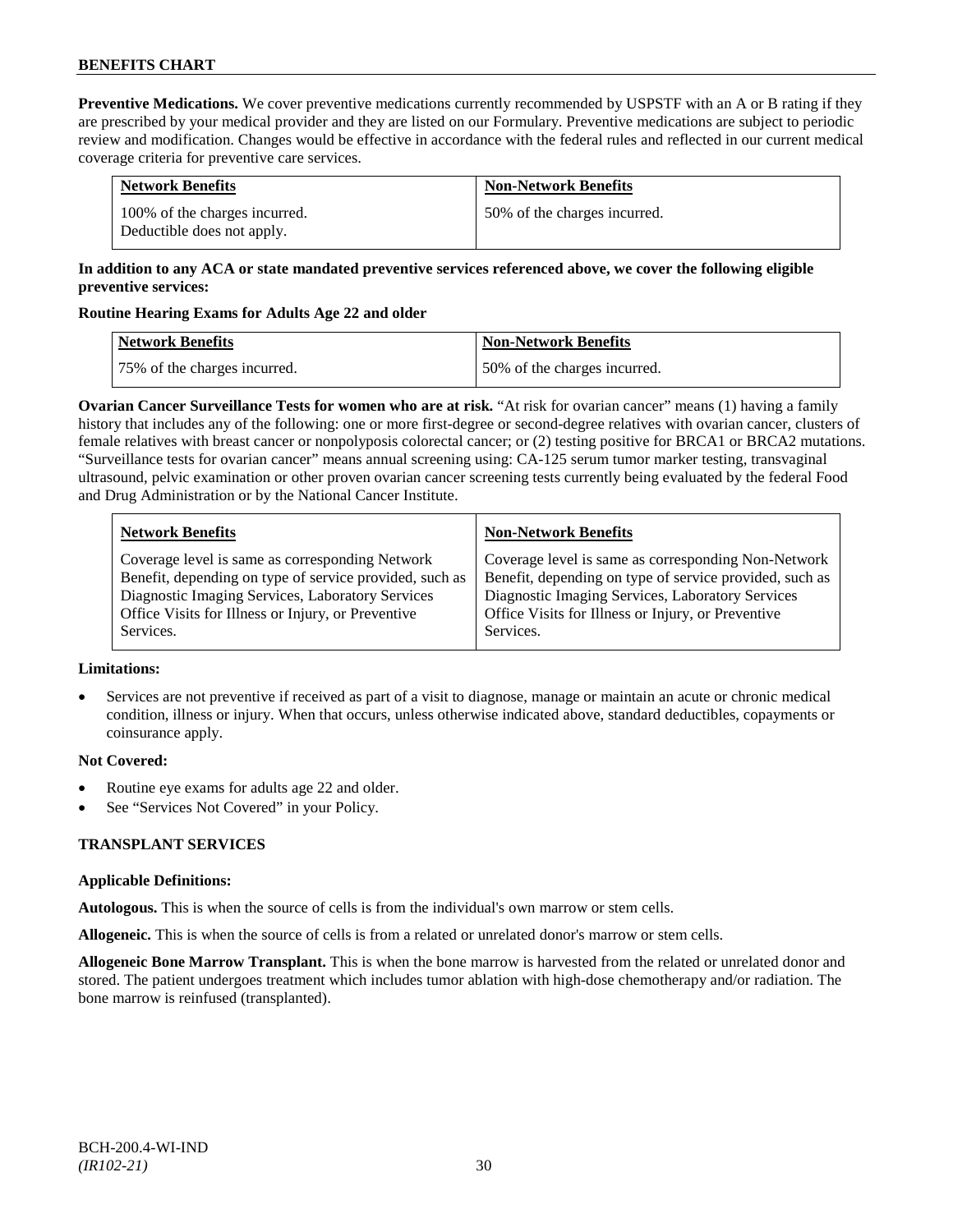**Autologous Bone Marrow Transplant.** This is when the bone marrow is harvested from the individual and stored. The patient undergoes treatment which includes tumor ablation with high-dose chemotherapy and/or radiation. The bone marrow is reinfused (transplanted).

**Autologous/Allogeneic Stem Cell Support.** This is a treatment process that includes stem cell harvest from either bone marrow or peripheral blood, tumor ablation with high-dose chemotherapy and/or radiation, stem cell reinfusion, and related care. Autologous/allogeneic bone marrow transplantation and high dose chemotherapy with peripheral stem cell rescue/support are considered to be autologous/allogeneic stem cell support.

**Designated Transplant Center.** This is any health care provider, group or association of health care providers designated by us to provide services, supplies or drugs for specified transplants for our Insureds.

**Transplant Services.** This is transplantation (including retransplants) of the human organs or tissue listed below, including all related post-surgical treatment, follow-up care and drugs and multiple transplants for a related cause. Transplant services do not include other organ or tissue transplants or surgical implantation of mechanical devices functioning as a human organ, except surgical implantation of an FDA approved Ventricular Assist Device (VAD) or total artificial heart, functioning as a temporary bridge to heart transplantation.

Prior authorization is required prior to consultation to support coordination of care and benefits.

# **Covered Services:**

We cover eligible transplant services (as defined above) while you are covered under your Policy. Transplants that will be considered for coverage are limited to the following:

- Kidney transplants for end-stage disease.
- Cornea transplants for end-stage disease.
- Heart transplants for end-stage disease.
- Lung transplants or heart/lung transplants for: (1) primary pulmonary hypertension; (2) Eisenmenger's syndrome; (3) endstage pulmonary fibrosis; (4) alpha 1 antitrypsin disease; (5) cystic fibrosis; and (6) emphysema.
- Liver transplants for: (1) biliary atresia in children; (2) primary biliary cirrhosis; (3) post-acute viral infection (including hepatitis A, hepatitis B antigen e negative and hepatitis C) causing acute atrophy or post-necrotic cirrhosis; (4) primary sclerosing cholangitis; (5) alcoholic cirrhosis; and (6) hepatocellular carcinoma.
- Allogeneic bone marrow transplants or peripheral stem cell support associated with high dose chemotherapy for : (1) acute myelogenous leukemia; (2) acute lymphocytic leukemia; (3) chronic myelogenous leukemia; (4) severe combined immunodeficiency disease; (5) Wiskott-Aldrich syndrome; (6) aplastic anemia; (7) sickle cell anemia; (8) non-relapsed or relapsed non-Hodgkin's lymphoma; (9) multiple myeloma; and (10) testicular cancer.
- Autologous bone marrow transplants or peripheral stem cell support associated with high-dose chemotherapy for: (1) acute leukemia; (2) non-Hodgkin's lymphoma; (3) Hodgkin's disease; (4) Burkitt's lymphoma; (5) neuroblastoma; (6) multiple myeloma; (7) chronic myelogenous leukemia; and (8) non-relapsed non-Hodgkin's lymphoma.
- Pancreas transplants for simultaneous pancreas-kidney transplants for diabetes, pancreas after kidney, living related segmental simultaneous pancreas kidney transplantation and pancreas transplant alone.

To receive Network Benefits, charges for transplant services must be incurred at a Designated Transplant Center.

The transplant-related treatment provided, including expenses incurred for directly related donor services, shall be subject to and in accordance with the provisions, limitations, maximums and other terms of your Policy.

Medical and hospital expenses of the donor are covered only when the recipient is an Insured and the transplant and directly related donor expenses have been prior authorized for coverage. Treatment of medical complications that may occur to the donor are not covered. Donors are not considered Insureds, and are therefore not eligible for the rights afforded to Insureds under your Policy.

The list of eligible transplant services and coverage determinations are based on established medical policies, which are subject to periodic review and modifications by the medical director.

| <b>Network Benefits</b>                           | <b>Non-Network Benefits</b> |
|---------------------------------------------------|-----------------------------|
| See Network Inpatient Hospital Services Benefits. | No coverage.                |